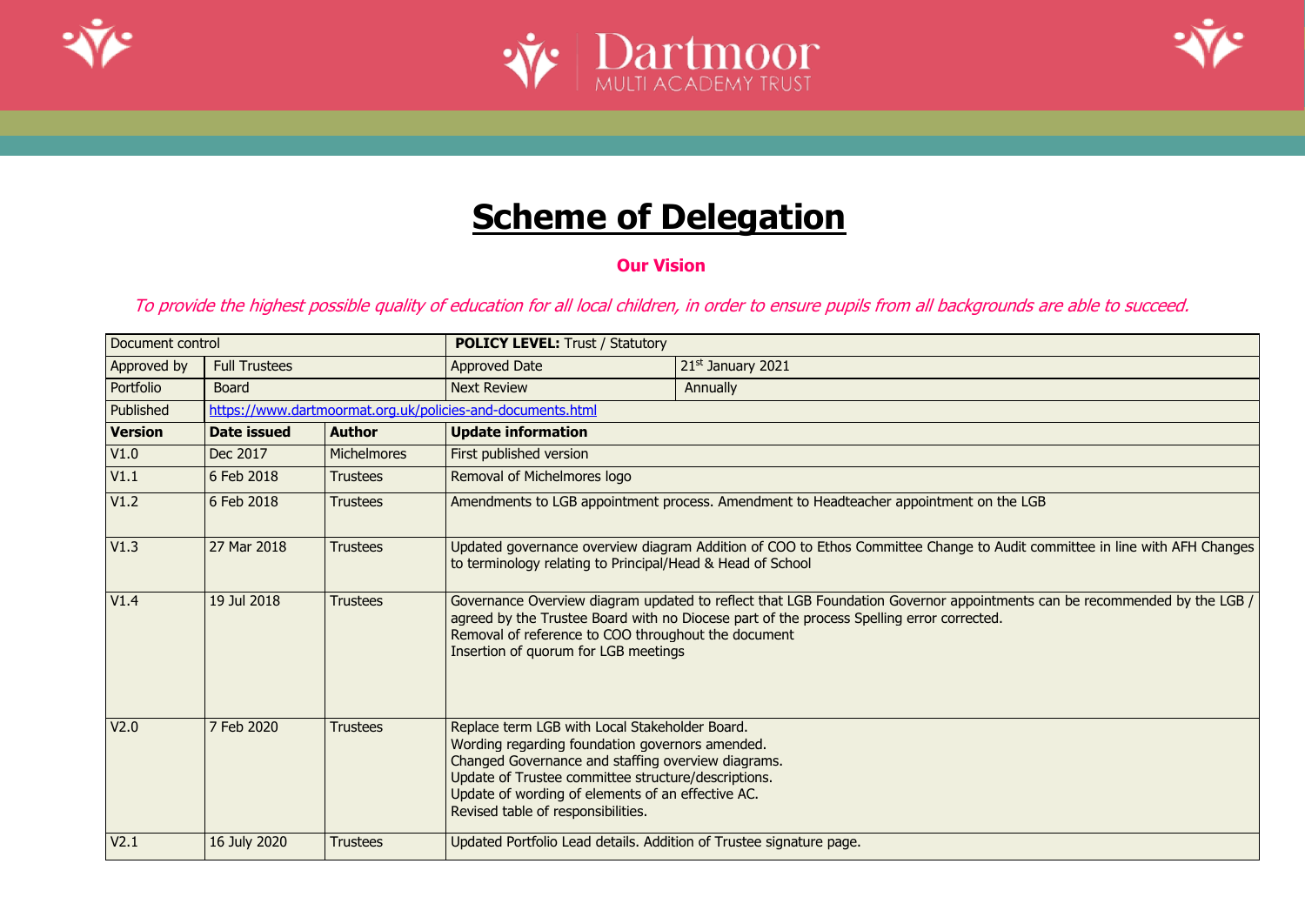





| I V3           | l 5 Feb 2021    | <b>Trustees</b> | Revised table of responsibilities to reflect the line management of Headteachers by CEO/Vice CEO and to reflect updated governance<br>and staffing overview structure diagram to include St James and new positions in central team. Removal diagram 3a. Wording<br>added to 9.19.                                                                                                                                                                                                                                                                                                                                                                                                                                                                                                     |
|----------------|-----------------|-----------------|----------------------------------------------------------------------------------------------------------------------------------------------------------------------------------------------------------------------------------------------------------------------------------------------------------------------------------------------------------------------------------------------------------------------------------------------------------------------------------------------------------------------------------------------------------------------------------------------------------------------------------------------------------------------------------------------------------------------------------------------------------------------------------------|
| V <sub>4</sub> | 29 April 2021   | <b>Trustees</b> | Updated to reflect NGA guidance. Update to reflect new governance plan and GAG funding. Combining some duties to improve<br>readability. Update to Principals replacing HT/Exec/HOS. Removal of signature page.                                                                                                                                                                                                                                                                                                                                                                                                                                                                                                                                                                        |
| V <sub>5</sub> | 8 November 2021 | <b>Trustees</b> | Updated 4.2. Updated 5.4.2 to remove accountability for Single Central Records checks, website compliance checks and Health and<br>Safety checks in line with updated Terms of Reference. 5.4.3 amended to add additional Community governors for non-Church hubs<br>in lieu of Foundation governors. Updated 5.3.5 to remove Staff elements from Resolutions committee. Removed LSB duties on 7.24,<br>7.77, 7.100. Added 7.102                                                                                                                                                                                                                                                                                                                                                       |
| V <sub>6</sub> | 19 January 2022 | <b>Trustees</b> | 3. Removal of recommend from CEO. 6. Updated to explain the role of delegation to Trust Board Committees. Update of 5.3.5 to<br>reflect LSB panels for exclusions, complaints and admission appeals; Resolutions Committee at Trust Board level to hear Stage 3<br>complaints and exclusion appeals; Nominations Committee at Trust Board level to approve LSB governors and Trustee nominations.<br>Updates to 7. 20 removal of LSB element as this is covered in School Improvement; 25. Removal of CEO recommendation. 43.<br>Removal of CEO recommendation 44. LSB to comply not consult; 46. LSB and CEO to be consulted; 75; removal of LSB monitoring;<br>80. Removal of LSB monitoring as covered under School Improvement; 85. Removal of LSB monitoring of finance policies; |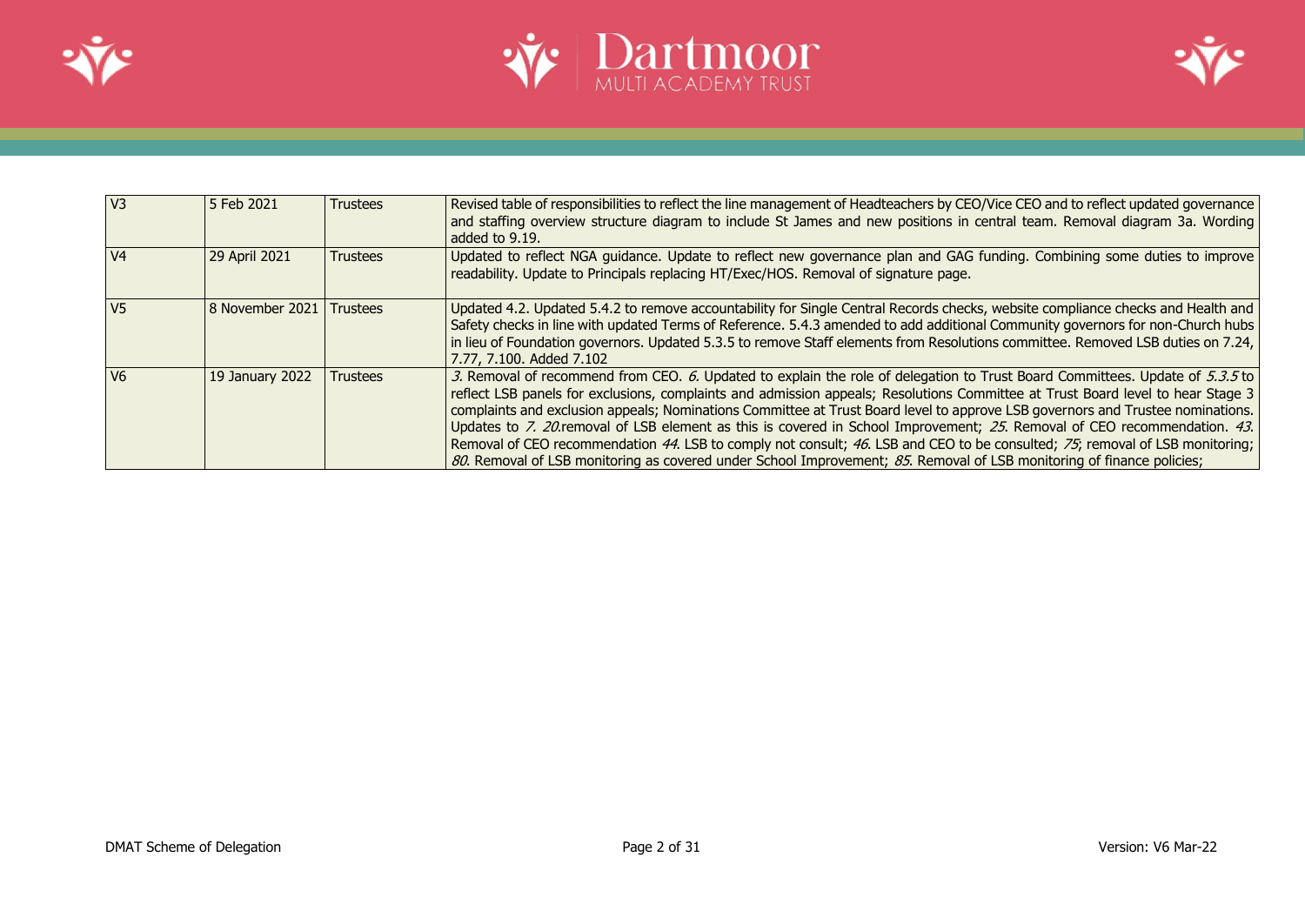



# **Contents**

| 1.   |        |    |  |
|------|--------|----|--|
| 2.   |        |    |  |
| 3.   |        |    |  |
| 4.   |        |    |  |
| 4.1. |        |    |  |
| 4.2. |        |    |  |
| 4.3. |        |    |  |
| 5.   |        |    |  |
| 5.1. |        |    |  |
| 5.2. |        |    |  |
| 5.3. |        |    |  |
|      | 5.3.1. |    |  |
|      | 5.3.2. |    |  |
|      | 5.3.3. |    |  |
|      | 5.3.4. |    |  |
|      | 5.3.5. |    |  |
| 5.4. |        |    |  |
|      | 5.4.1. |    |  |
|      | 5.4.2. |    |  |
|      | 5.4.3. |    |  |
|      | 5.4.4. |    |  |
|      | 5.4.5. |    |  |
|      | 5.4.6. |    |  |
| 5.5. |        |    |  |
| 5.6. |        | 17 |  |
| 6.   |        |    |  |
| 7.   |        |    |  |
|      |        |    |  |
|      |        |    |  |
|      |        |    |  |
|      |        |    |  |
|      |        |    |  |
|      |        |    |  |
|      |        |    |  |
|      |        |    |  |
|      |        |    |  |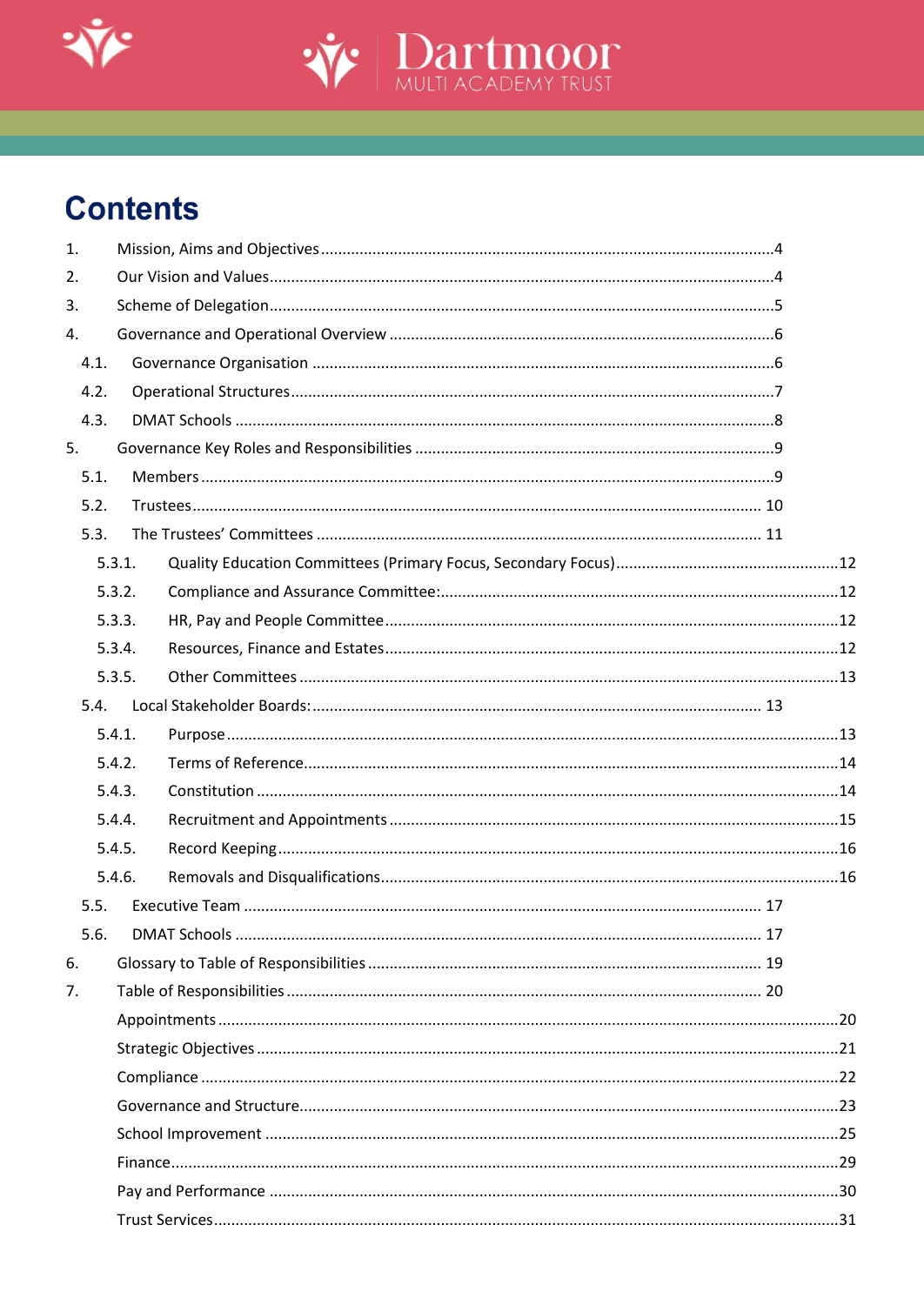



# <span id="page-3-0"></span>**1. Mission, Aims and Objectives**

Dartmoor Multi Academy Trust (DMAT) is a registered charity working to deliver our vision for community and children alike - our vision is to provide the highest possible quality of education for all local children, in order to ensure pupils from all backgrounds are able to succeed.

To achieve this, we have adopted the following aims and objectives:

- $\triangleright$  A cross phase approach from pre-school to age 19. We will educate the whole child through a rich and deep curriculum, with each child thriving and succeeding creatively, emotionally and academically. The crossphase approach maximises the opportunities for colleagues to work alongside colleagues from different phases to address the 'progress dip' that has potential to occur on all transitions.
- $\triangleright$  Education will be community based, inclusive and will respect and retain the ethos of all academies including church academies. The Trust has a co-operative set of values and principles incorporating a strong ethos.
- $\triangleright$  We believe in the benefits to the community of local schools and will always seek to maintain rural schools subject to their viability.
- $\triangleright$  The Trust will ensure that it is, at all times, compliant with all statutory obligations as prescribed by the DfE, ESFA and the Charity Commission.

## <span id="page-3-1"></span>**2. Our Vision and Values**

Founded in the principles ofthe International Cooperative Alliance and our Church Schools' ethos, our values enable us to fulfill our vision.

The values of our Trust are based on the principals of the International Co-operative Alliance, complemented by the Christian ethos of our Faith schools. In our broad and inclusive approach, we offer a home for all and we accept all for who they are and who they are becoming.



**Together we transform. Together we can, together we will, together we are Dartmoor Multi Academy Trust**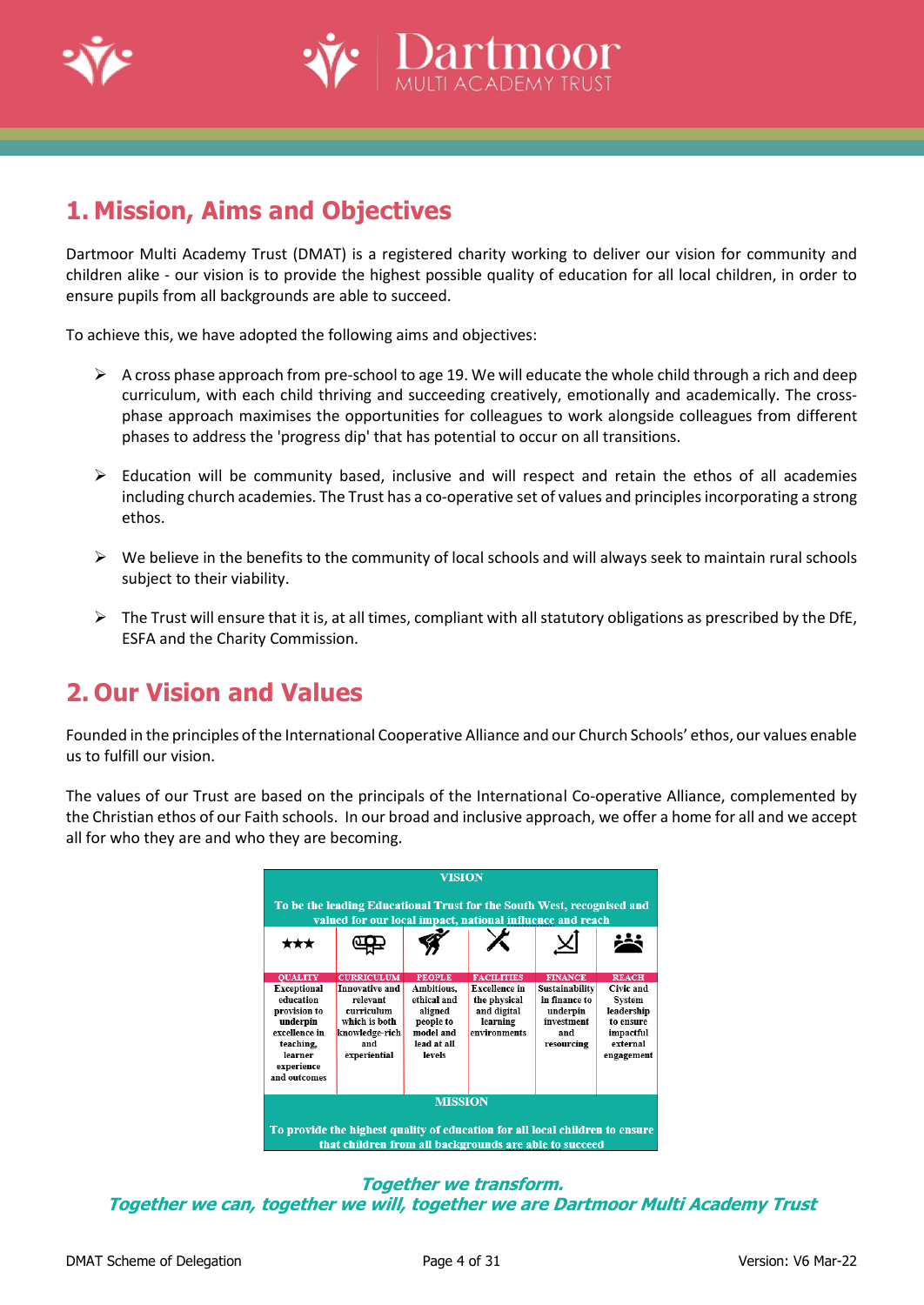



### **Our Values**

### Self Help

e we are all special and uniq will inspire, and be inspired, so that we all develop the knowledge, skills and understanding, as well as resilience iration and confidence to find our niche onsciously chart our own destiny. We ill embrace our vulnerabilities and will know when and how to seek help.

### Self-responsibility

We are all responsible for the choices<br>/e make, our behaviours and attitudes, I the way we think and feel. We are to the way we think and test, we are<br>liberated to take ownership of our<br>esponsibilities. Actively engaging in<br>ing and contributing to the vision and<br>lues of our Trust is our individual and<br>collective responsibility.

#### Solidarity

#### **Transformation**

Together, we are a family of schools, united in our mission to sustain and strengthen our communities through exceptional education: based on the needs and aspirations of our children and the communities we serve. We will transform the life chances of children and adults alike, within and beyond our Trust.

#### **Democracy**

#### **Equality**

Opportunities are given to reveal the ber of our Trust family i: unconditionally loved and respected.

#### **Equity**

We believe every child, regardless of background, has the right to the best<br>education. Through the development of skills and knowledge, and opportunities and experiences, we prepare them for their life<br>now and the future. We value every member of our Trust family

# <span id="page-4-0"></span>**3. Scheme of Delegation**

This Scheme of Delegation (SoD) identifies the key decisions required in connection with the overall governance and management of the Trust and its academies.

The SoD sets out the delegation by the Trustees under Article 105 of the Trust's Articles of Association. It is designed to set out clearly the respective roles and responsibilities across all layers of governance. The different layers of governance are explained in more detail in the Section relating to Layers of Governance: Roles and Responsibilities of this SoD.

This SoD should be read in conjunction with the Trust's Articles of Association and Terms of Reference, and also the Cooperative Statement of Intent, which was adopted by the Trust on its inauguration in January 2018.

This SoD will be reviewed on an annual basis by the Board of Trustees, or more frequently if required. If any material changes are proposed to this SoD, the Board of Trustees will have regard to any representations of the Local Stakeholder Board. However, this SoD may only be altered or revoked by the Board of Trustees.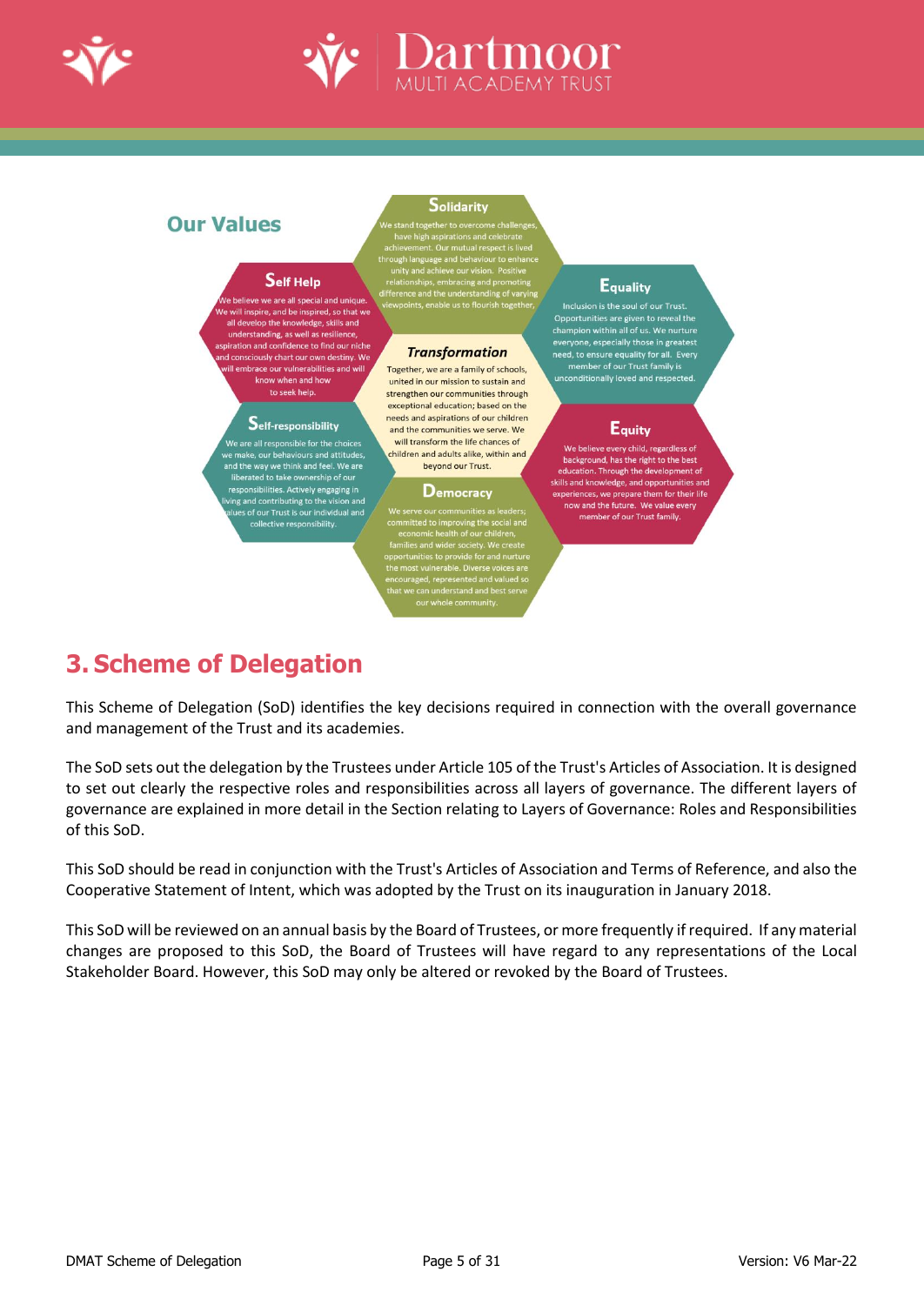

<span id="page-5-0"></span>

### <span id="page-5-1"></span>**4.1. Governance Organisation**



**Dartmoor**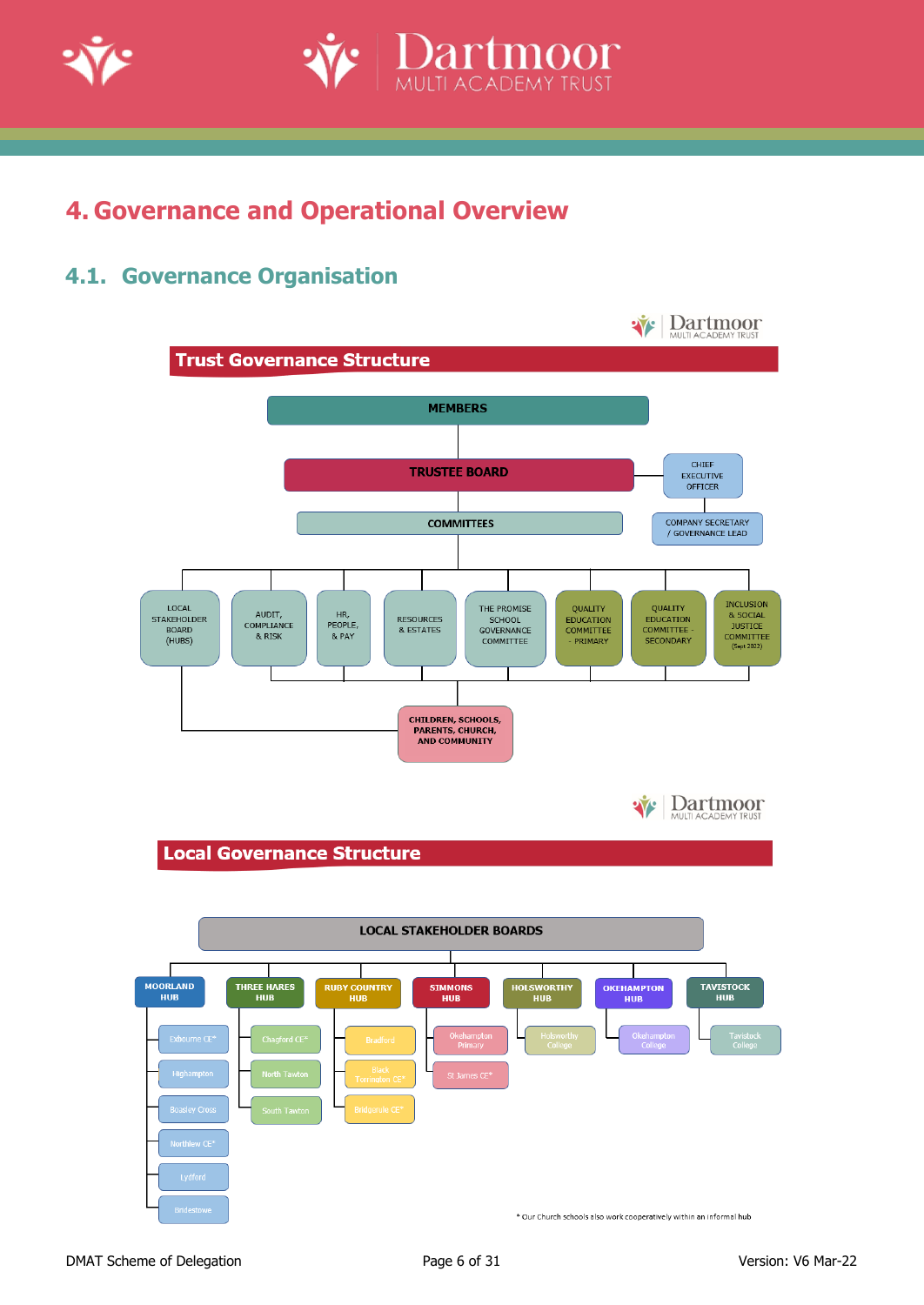



### <span id="page-6-0"></span>**4.2. Operational Structures**

To support the vision and values of our Trust, our 3-year objectives and our longer-term ambitions, our structures support and develop our academies through agile teams centered around key areas of focus, with our academies at the centre.

Our Trust leadership and improvement is centered on D EDG, the strategic partnership board for all the activities we undertake. The board is comprised of the Senior Leaders responsible for framing and enacting our strategy to meet our ambitions The Board is comprised of our 3 D-Vehicles- the drivers for success that will ensure that our ambitions become a reality and that all of the work across the Trust, Civic and System leadership we undertake is aligned and congruent.

D EDG is our Executive Team and is where we find balance in the work we undertake between the professional accountability that is so important to ensure that we have a standard of excellence in all of the work we do as Public Servants and the democratic accountability that is vital to ensure that we centre this excellence in the needs of the communities we serve through listening, connection and relationship. The key ambition for D EDG is to act as the check and balance on the enactment of our values into behaviours to ensure that we are modelling and exemplifying the Nolan Principles. We subscribe to the Ethical Framework for Educational Leadership; based upon the seven Nolan principles of public life.



- **D Schools**is the centre of our Trust work and is where all aspects of School-based work is enacted. D Schools is organised into 3 Channels, each with specific domains of focus.
	- o D Learn is the centre of learning and teaching and the driver of school improvement
	- o D Lead is the centre of development and leadership and is the driver of people improvement
	- $\circ$  D Heart is the centre of Inclusion and equity and is the driver of entitlement improvement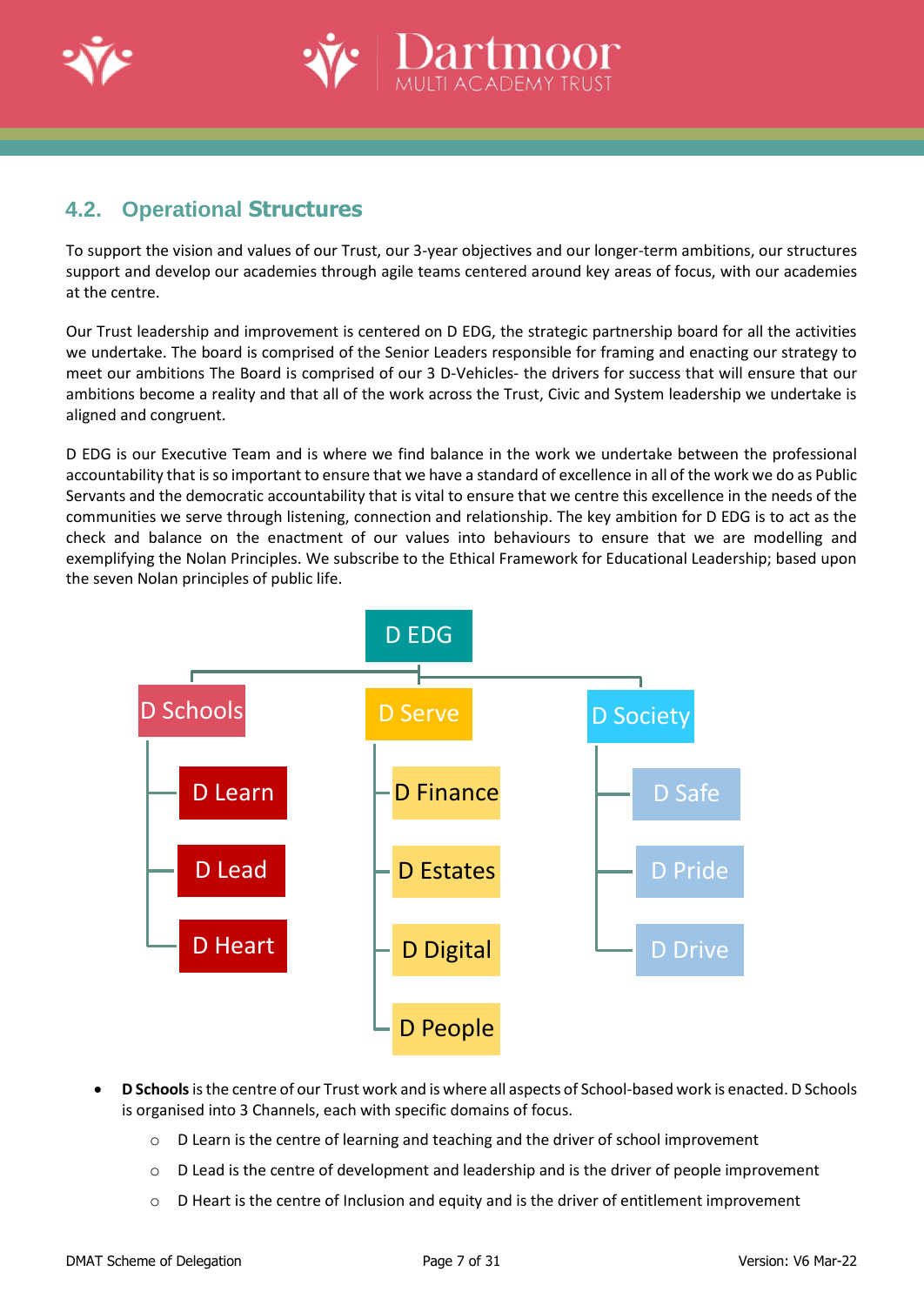

- **D Serve** is the centre of our Operations work to facilitate our Trust and Civic work.
	- o D Finance is the centre of our fiscal efficiency and effectiveness offer
	- o D Estates is the centre of our operations support and improvement offer
	- o D Digital is the centre of our Digital inclusion offer
	- o D People is the centre of our HR and Talent Management offer
- **D Society** is the centre of our Civic work, supporting the work of D Schools and extending the impact we have within our local system. D Society is organised into 3 Channels, each with specific domains of focus.
	- $\circ$  D Safe is the centre of safeguarding and the development of truly multi-agency improvement
	- o D Pride is the centre of community cohesion and celebration and is the driver of Civic improvement

Jartmoc

o D Drive is the centre of innovation and project development and is the driver of partnership improvement

### <span id="page-7-0"></span>**4.3. DMAT Schools**

**Primary Phase Structure** 

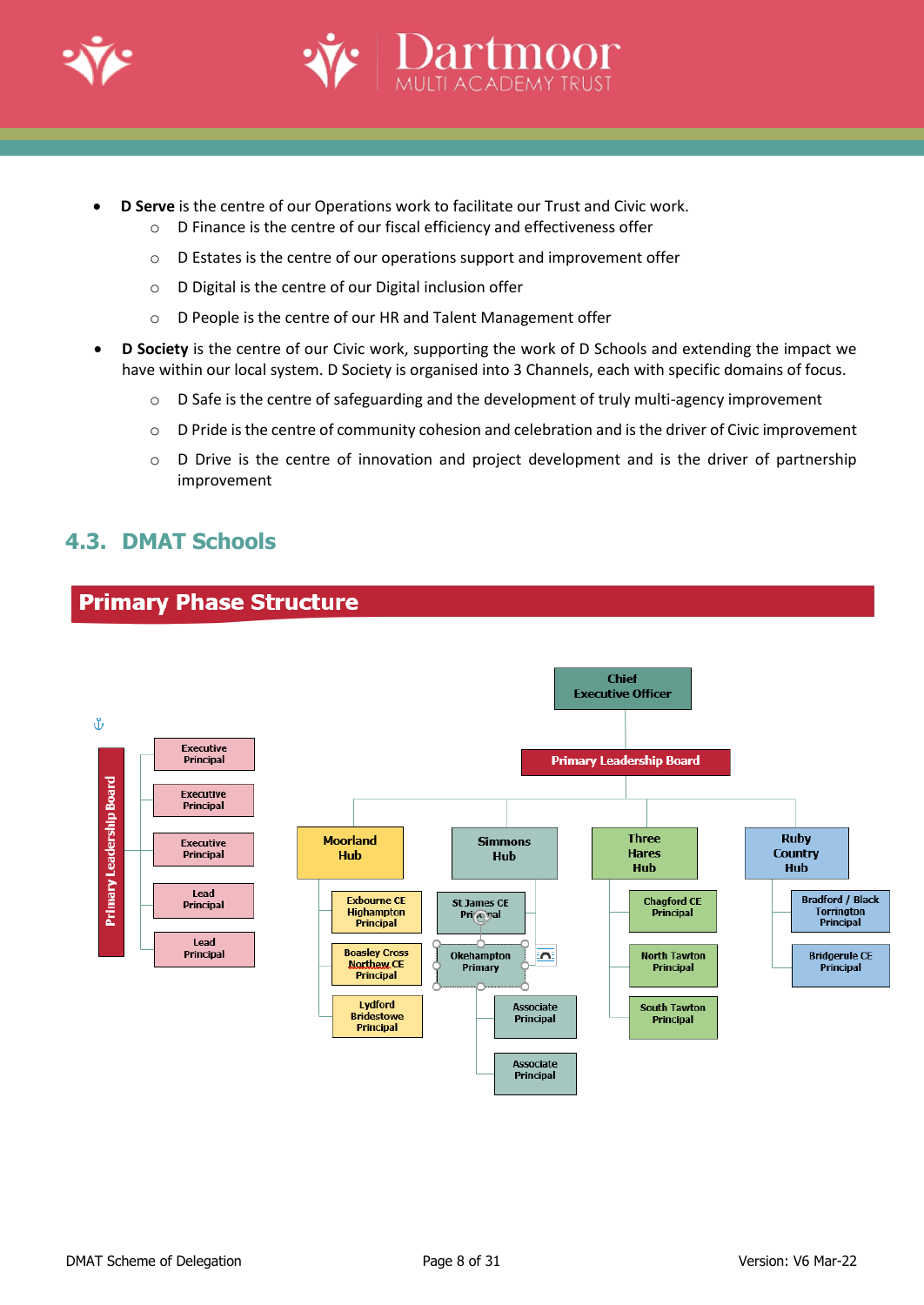



### **Secondary Phase Structure**



# <span id="page-8-0"></span>**5. Governance Key Roles and Responsibilities**

The Trust is a company limited by guarantee and in accordance with the Academies Act 2010 is an exempt charity.

The Trust's three core layers of governance are Members, Trustees and Local Stakeholder Boards. We have set out below an overview of the key roles and responsibilities across the different layers of governance.

### <span id="page-8-1"></span>**5.1. Members**

The Members of the Trust are guardians of the governance of the Trust and, as such, have a different status to Trustees. Originally, they were the signatories to the Memorandum of Association and agreed the Trust's first Articles of Association (the legal document which outlines the governance structure and how the trust will operate). The Members have ultimate control over the Trust.

DMAT has five members. Members are not permitted to be employees of DMAT.

The Articles of Association also describe how members are recruited and replaced, and how many of the Trustees the Members can appoint to the Trust Board (7). The Members have the ability to appoint some of the Trustees to ensure that the Trust's charitable object is carried out and are able to remove Trustees if they fail to fulfil this responsibility. Accordingly, the Trust Board submits an annual report on the performance of the Trust to the Members.

Members are also responsible for approving any amendments made to the Trust's Articles of Association.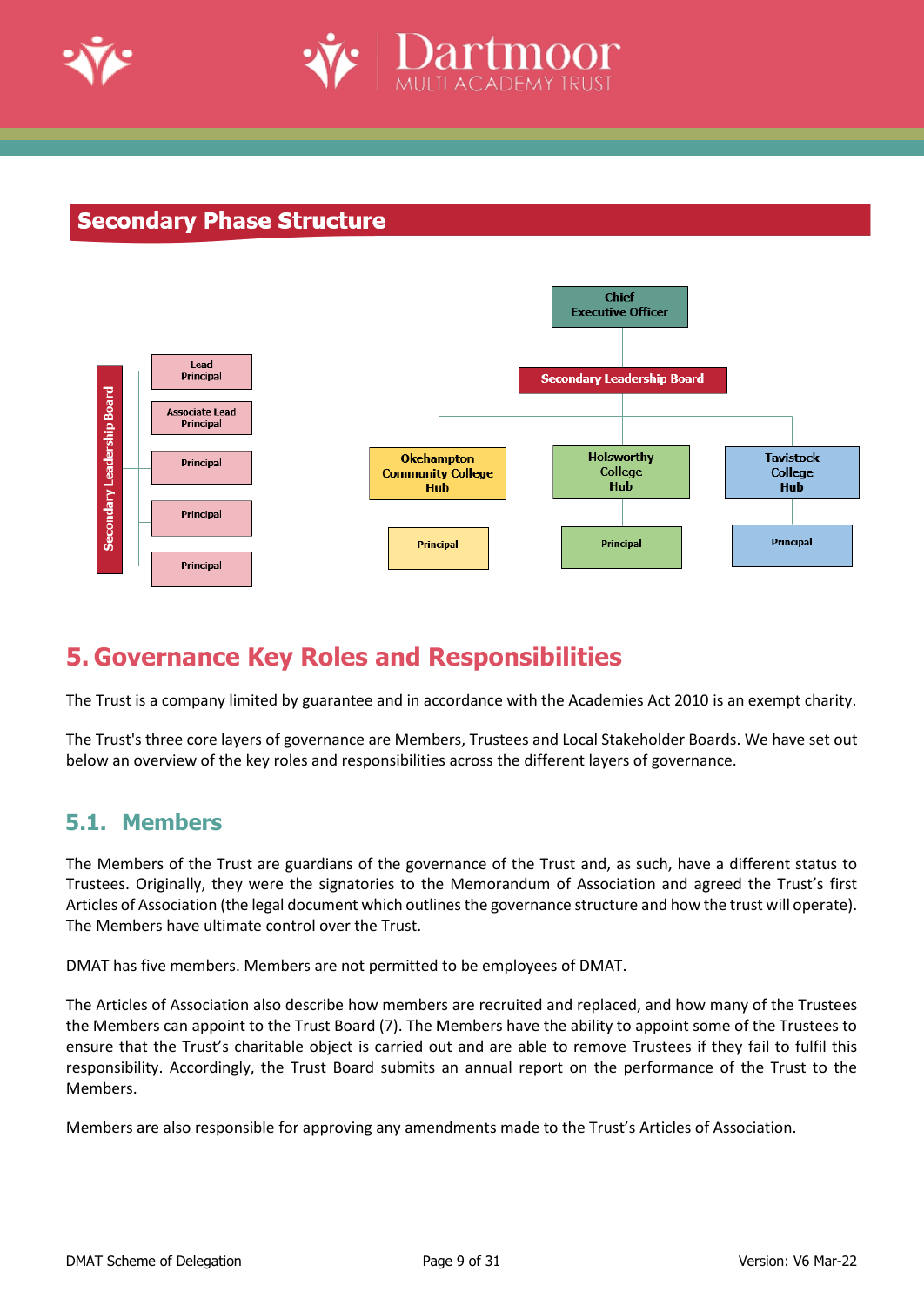



### <span id="page-9-0"></span>**5.2. Trustees**

The Trustees are responsible for the general control of the Trust in accordance with the provisions set out in the Articles of Association and this Scheme of Delegation. The Board of Trustees is the accountable body for the performance of all Academies within the Trust and, as such, must:

- 1. Ensure clarity of vision, ethos and strategic direction;
- 2. Hold the CEO to account for the educational performance of the Academies and their pupils, and the performance management of staff; and
- 3. Oversee the financial performance of the Trust, ensuring financial probity and value for money.
- 4. Hold the Local Stakeholder Boards to account for the effective Governance at the level 'knowing and understanding the school' as outlined in this Scheme of Delegation.

#### *Membership*

While Trustees can serve as Members, best practice recognises that the Members are responsible for holding the Trustees to account. Therefore, we have adopted separation between the Members and Trustees.

### *'Trustees' and 'Directors'*

The Trust is a company limited by guarantee and an exempt charity. Therefore, Trustees must comply with company, education and charity law requirements. This results in the terms 'Trustees' and 'Directors' being used interchangeably. However, the Articles of Association refer to 'Trustees'. The use of the term Trustee also distinguishes these individuals from those who are executive officers with the job title of director but who are not actually Companies House registered directors.

### *Delegation*

The Board of Trustees is permitted to exercise all the powers of the Trust. The Board of Trustees delegates, to the CEO, responsibility for the day-to-day operations of the Trust.

The Trustees (with the consent of the Members where changes to the Board of Trustees are at issue) have the right to review and adapt the Trust's governance structure at any time, which includes revoking delegation.

#### *Meetings*

The Board of Trustees meets on a termly (or more frequently if necessary) basis. Subject to the consent of the Board of Trustees, external advisors, LSB representatives, Principals, Staff and Parent representatives may also attend any committee meetings to make recommendations to the Board of Trustees. These additional attendees shall not have voting rights at committee meetings.

#### *Payments*

As a company and an exempt charity, Trustees are bound to comply with charity and company law as well as the requirements of the Academies Financial Handbook. Charity law expects individuals and organisations to become involved with a charity purely for altruistic purposes. The law does not envisage, or normally allow, for a profit to be made by a Trustee or a Member simply for acting in accordance with the role that he or she has taken on. The Trust's Articles of Association set out specific provisions relating to payment of Trustees. In short, there are two circumstances in which Trustees may be paid by the Trust: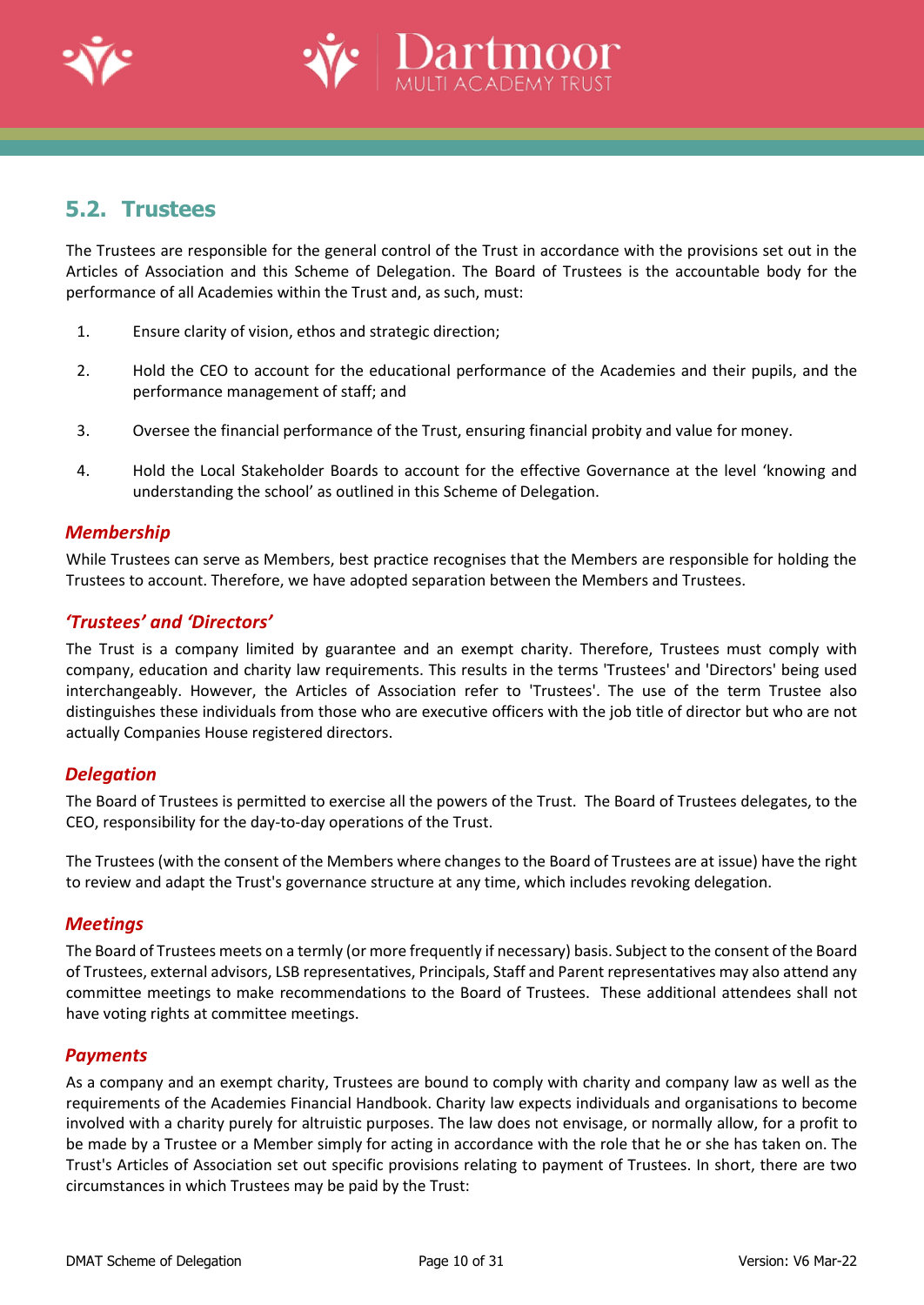



**1. Reimbursement of reasonable expenses**, properly incurred when acting on behalf of the Trust. Please note that this is at the discretion of the Board of Trustees. Permission should be sought in advance (e.g. annually) of incurring any expenses and receipts must be provided. Only reasonable expenses can be reimbursed and any expenses incurred may be subject to scrutiny by the ESFA.

**2. Payment for services provided outside the role of a Trustee**. This is subject to very strict rules and legal advice must be sought when considering payment of this kind.

In summary, payment of Trustees must be considered carefully and properly documented fully taking into account the Articles of Association and the Academies Financial Handbook.

### *Trustees' Conflict of Interests*

A conflict of interestsis any situation in which a Trustee's personal interests(orthose of a person or body connected to him or her), influence or appear to influence or affect that individual's decision-making.

As Trustees of an exempt charity, the Trustees have two sets of similar duties to avoid conflicts of interest. The first duty derives from the charity law duty imposed on Trustees by virtue of their positions as charity law Trustees. The second duty arises from company law and is imposed on Trustees by virtue of their position as Directors under company law.

Essentially, the Trustees have a legal obligation to act in the best interests of the Trust and in accordance with the Trust's Articles of Association, and to avoid situations in which there is an actual conflict of interests or where it is reasonably perceivable that an actual conflict could emerge.

### <span id="page-10-0"></span>**5.3. The Trustees' Committees**

The Trust board meets at least termly and has established a number of committees which meet at least termly

The Trust Board will ensure that the values set out in the Vision Statement above are embedded in all the actions and activities of the Dartmoor Multi Academy Trust and to hold the CEO accountable for the inclusion of these values.

The Trust Board will work with the Executive team to set the overall vision and mission for the Trust and hold the Executives to account on school improvement.

The Trust Board ensures that the financial, human, IT and estates resources of the MAT are being effectively managed. The Executive provides guidance to the Board of Trustees on all matters relating to Trust resources.

The Trust Board will be responsible for ensuring: the MAT complies with Health and Safety in line with current legislation and policies; the Business Critical Risk Register is utilised to ensure transparency; and any issues or risks are being managed.

The Trust Board has Safeguarding at the top of its priorities. It delegates the day-to-day oversight of Safeguarding standards to Local Stakeholder Boards, who work closely with the Trust executive and academies to ensure that standards are high. The Trust Safeguarding Lead (CEO) reports to the full Trustees following ongoing conversation with the DSLs within the schools.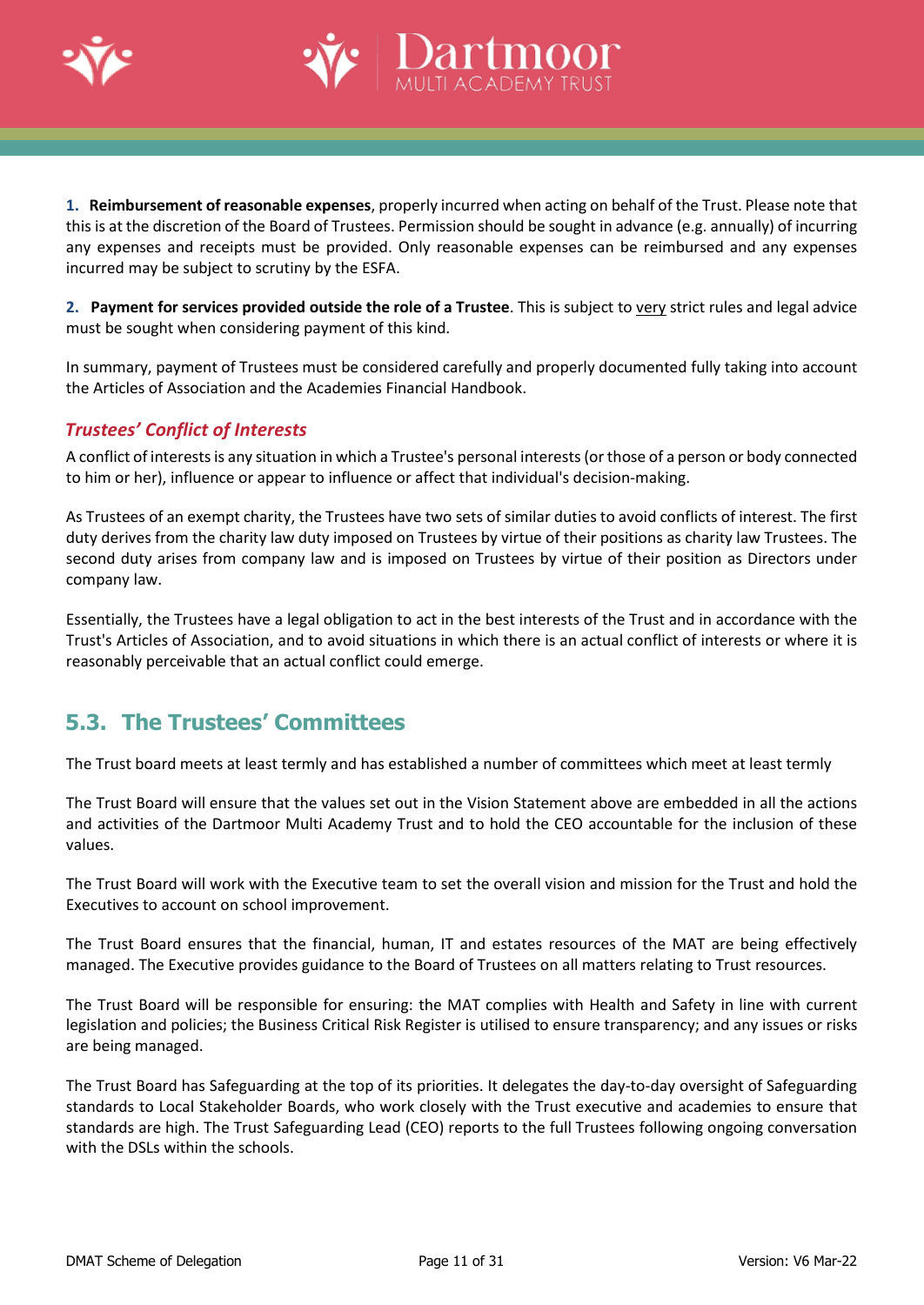



### <span id="page-11-0"></span>**5.3.1.Quality Education Committees (Primary Focus, Secondary Focus)**

The Quality Education Board's main purpose is to ensure that the overall curriculum provision for cohorts, groups and phases of children meets the standards and expectations of the Trust and the entitlement for each community. The QEC hold one meeting each half term (pre-set dates as part of annual calendar).

The QEC should include the following members:

- 3 Trustees
- LSB Chairs or LSB nominated governors
- To include at least 1 Foundation representative (governor or trustee or ex officio governor)

### <span id="page-11-1"></span>**5.3.2.Compliance and Assurance Committee:**

The Compliance and Assurance Committee will monitor the integrity of the MAT's financial statements, financial performance, internal financial controls, internal control and risk management, along with reviewing the effectiveness of the internal audit function. The committee will report back to the board on how it has discharged its responsibilities.

The committee is made up of three trust board members. The Chair of the Board will be invited to attend each meeting. The Accounting Officer and other relevant senior staff will routinely attend the committee to provide information and participate in discussions. Employees of the Trust will not be members of the Committee. The committee will meet at least three times a year.

### <span id="page-11-2"></span>**5.3.3.HR, Pay and People Committee**

HR, Pay and People Committee is accountable for the success of the Trust in managing, supporting and developing their staff in terms of performance management and pay, employee relations and wellbeing, equality and diversity, changes to terms/conditions and joint union relationships. It is specifically accountable for ensuring an effective performance system, setting pay policy and ensuring HR legal requirements are met. The committee will meet twice a year.

HR, Pay & People Committee should include:

- A minimum of 3 Board of Trustees members.
- The CFOO and other relevant senior staff will routinely attend the committee to provide information and participate in discussions.
- Employees of the Trust will not be members of the Committee.

### <span id="page-11-3"></span>**5.3.4. Resources, Finance and Estates**

The Resources, Finance and Estates Committee is accountable for the success of the Trust in managing its financial and estates resources to achieve maximum effectiveness and best value.

They will review the budgets and financial monitoring and make recommendations to the Board of Trustees on budget proposals.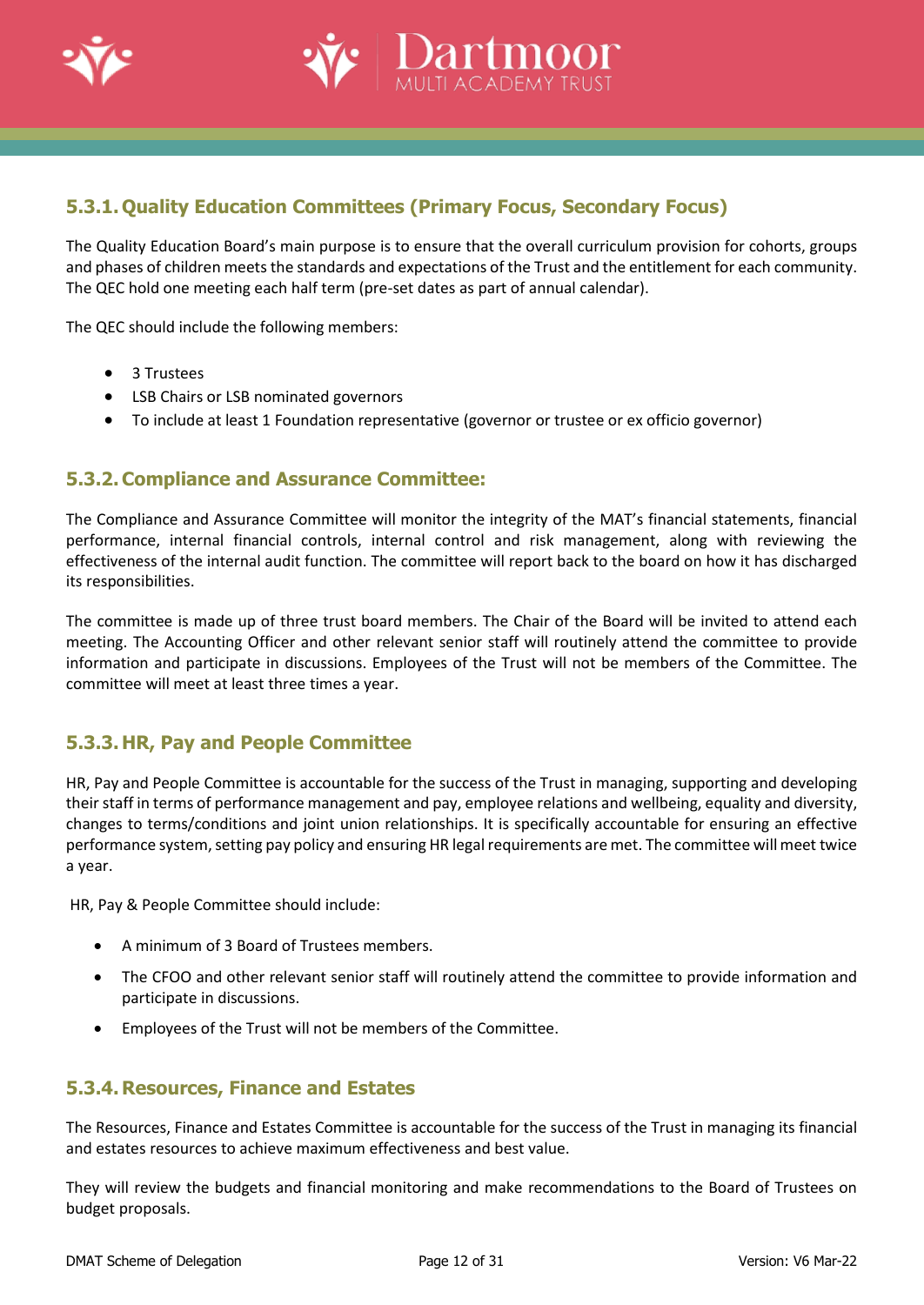



The Committee will also be responsible for ensuring the Trust is financially secure and complies with statutory financial reporting, the Academies Financial Handbook and Accounts Direction.

It will include a minimum of 3 Board of Trustees members. The CEO and other relevant senior staff will routinely attend the committee to provide information and participate in discussions.

Employees of the Trust will not be members of the Committee.

### <span id="page-12-0"></span>**5.3.5.Other Committees**

Other committees may be formed from time to time.

- **LSB Panels** (to oversee complaints, admission appeals and exclusions).
- **Resolution Committee** Trust Board level if independent panels are required e.g. Stage 3 complaints and independent exclusion appeals.
- **Admissions Committee**  Trust Board level that meets once a year to review the trust wide policy and monitor any issues that have arisen.
- **Nominations Committee** Trust Board level to approve LSB members and Trustee nominations

### <span id="page-12-1"></span>**5.4. Local Stakeholder Boards:**

Local Stakeholder Boards (LSB) are subcommittees of the Full Trust Board; their duties are outlined below.

Whilst foundation governors act as governors and are responsible for all schools within their hub, the LSB must ensure that the foundation governor(s) is present when any matters involving the Christian distinctiveness, values and ethos of CofE academies are discussed.

The composition of the LSB committees is determined by the Board and considers the skills audit of individuals and the committee as a whole. It also ensures that the number of governors who are paid employees of the Trust does not exceed one third of the total number. Due consideration will be given when a governor changes status to become an employee of the Trust.

### <span id="page-12-2"></span>**5.4.1.Purpose**

We aim to empower people to bring about lasting change in their communities. LSBs are open to anyone who is committed to shaping the DMAT vision into reality in their communities.

The purpose of the LSB is to provide local access and accountability for our parents and carers; framed within a cooperative structure to build and deepen partnership and connection. This is the place that the voice of the individual pupil, staff member, parent and other membership groups (each church school has an Ethos Committee, and non-Church school has a Schools Community Forum the minutes of which will feed into the LSB) is heard and understood; where the lived experience of our provision and offer is felt and triangulated.

The Local Stakeholder Boards (LSBs) are Committees of the Board of Trustees. They have no delegated decisionmaking powers however, LSBs have an important role in ensuring that Academies understand the local community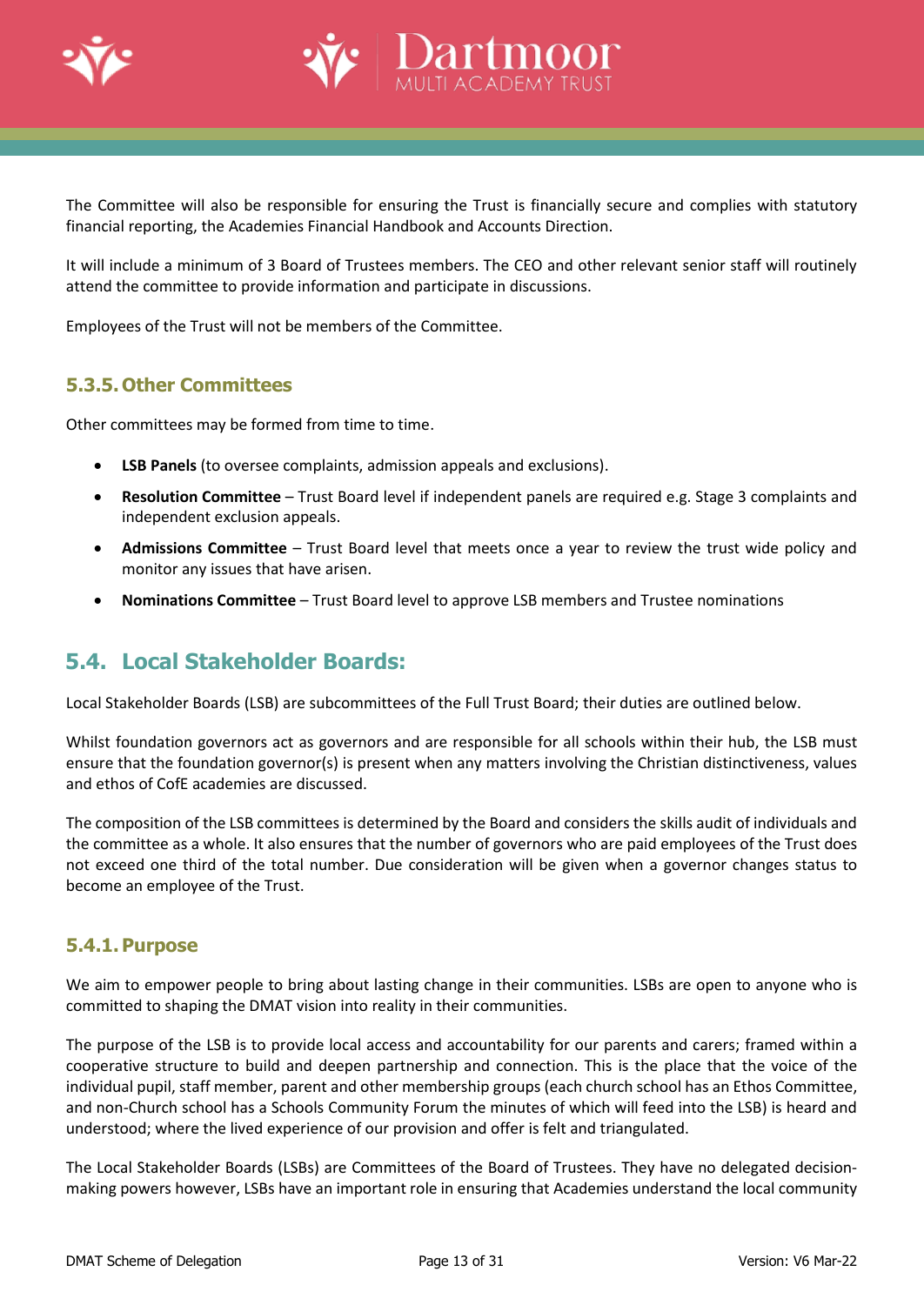

context that they are operating in, as well as providing a mechanism for the local community to support their Academy.

artmoor

### <span id="page-13-0"></span>**5.4.2.Terms of Reference**

| <b>Pupils and Learning</b>                                                                                                                                                                                                   |                        | <b>Compliance and Monitoring</b>                                                                                                                                                            | <b>Community Links and Voice</b> |                                                                                                                                                                                                                |  |
|------------------------------------------------------------------------------------------------------------------------------------------------------------------------------------------------------------------------------|------------------------|---------------------------------------------------------------------------------------------------------------------------------------------------------------------------------------------|----------------------------------|----------------------------------------------------------------------------------------------------------------------------------------------------------------------------------------------------------------|--|
| Pupil Attendance                                                                                                                                                                                                             | $\bullet$              | Safeguarding triangulated                                                                                                                                                                   |                                  | Community and Church links                                                                                                                                                                                     |  |
| Pupil Behaviour and exclusions                                                                                                                                                                                               | $\bullet$              | School-specific Appendices of<br><b>Trust Policies</b>                                                                                                                                      | $\bullet$                        | Parental engagement and<br>communication                                                                                                                                                                       |  |
| Monitoring Pupil Premium,<br>Special Educational Needs (SEN),<br>Sports Premium (Primary) and<br>Year 7 Catch up (Secondary)<br>budgets and any other Catch-up<br>funding (e.g. Covid Catch Up<br>funding and pupil outcomes | $\bullet$              | Advise and consult on<br>recruitment with exception of<br>church academies where<br>participation by foundation<br>governors on leadership<br>interview panels is mandatory<br><b>SIAMS</b> | $\bullet$<br>$\bullet$           | Pre School links and<br>communication<br>Maintain unique identity and<br>ethos of each school within the<br>LSB and safeguard the vision<br>and values and build the overall<br>hub identity within the Trust. |  |
| Curriculum delivery including<br>provision for vulnerable groups<br>e.g., Catch up funding, Special<br><b>Educational Needs, Pupil</b><br>Premium Funding, Sports<br>Premium Funding                                         | $\bullet$<br>$\bullet$ | If required, interaction with<br>Ofsted inspectors<br>Board Self-Evaluations -<br>annually<br>Governor Lead Roles to include:                                                               |                                  |                                                                                                                                                                                                                |  |
| Pupil placement<br>Transition of pupils into Early<br>Years, KS1 and KS2 (Primary) and<br>KS3, KS4 and KS5 (Secondary)                                                                                                       |                        | Safeguarding, Ethos, SEND,<br>Foundation, QEC, Early Years<br>and Community                                                                                                                 |                                  |                                                                                                                                                                                                                |  |

### <span id="page-13-1"></span>**5.4.3.Constitution**

Membership will be made up of 12 governors:

#### **Primary**

- 2 Foundation Governors (or additional Community Governors if not Church school hubs)
- 4 Co-Opted Governors
- 2 Parent Governors
- 2 Staff Governors (1 from non-teaching staff team, 1 from teaching staff team)
- 1 Community Governor
- Principal. In Hubs where there is more than one Principal, a lead Principal will be nominated by the CEO. All Principals will attend but will not be members.

#### **Secondary**

- 4 Co-Opted Governors
- 2 Parent Governors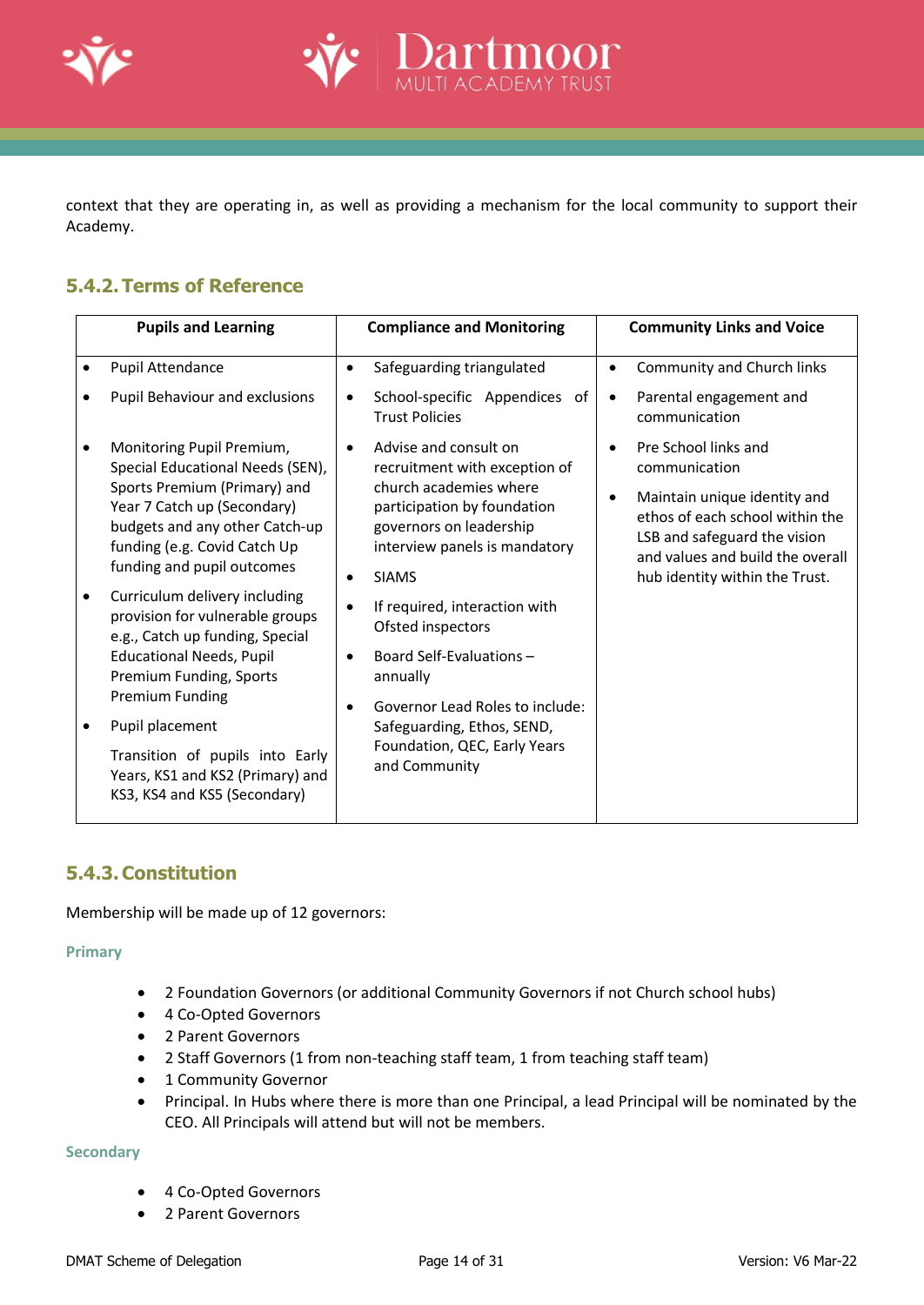



- 2 Staff Governors (1 from non-teaching staff team, 1 from teaching staff team)
- 3 Community Governors
- Principal. In Hubs where there is more than one Principal, a lead Principal will be nominated by the CEO. All Principals will attend but will not be members.

Appointments will be made for **four** years. Continuation will be subject to the approval process below following a skills audit review of the governors and annual review of the LSB.

In the event of split vote, the Chair has casting vote.

The LSB hold one meeting per half term.

The quorum for any meetings of the LSB will be 50% of the constitution of the LSB.

### <span id="page-14-0"></span>**5.4.4. Recruitment and Appointments**

Chairs will be appointed by the Trust Board and the Vice Chair is nominated by the LSB themselves.

Recruitment of all LSB members will be managed centrally through the Trust's online recruitment platform. Vacancies will be advertised on the Trust's recruitment platform, Trust website and may also be promoted by individual schools.

Terms of office will be aligned to end of academic termsto facilitate training, development and succession planning.

Potential vacancies will be identified termly by the Governance Manager/ Lead Clerk **six months** in advance of governor end of term dates, or when notified of a governor indicating an earlier resignation.

General queries will be dealt with by the Trust's recruitment lead. The relevant Chair of the LSB will undertake informal discussions where relevant, and a relevant Trustee may be required to discuss a panel of LSB members or Trustees. Visits may be arranged where relevant in consultation with the relevant clerk or school administrator.

Applications will be reviewed and nominated by the Panel based on the skills audit of the applicants and needs of the LSB.

The Trust HR Team (D-Serve) will complete the necessary DBS checks.

The Clerking team will take up references.

Nominated applicants will be submitted to the Board of Trustees Nominations Panel for approval.

The Lead Clerk will issue appointment letters and co-ordinate with the Governance Manager/Chair to organise induction.

Foundation LSB governors are recommended by the relevant Church authority to uphold the foundation of Church academies and are appointed by the Board of Trustees.

Parent and Staff Governor elections will be coordinated by the LSB Lead Clerk or clerking team. Principals will invite requests for nominations and nominations will be received electronically by the Clerking Team. Chairs will act as contact point for governance questions.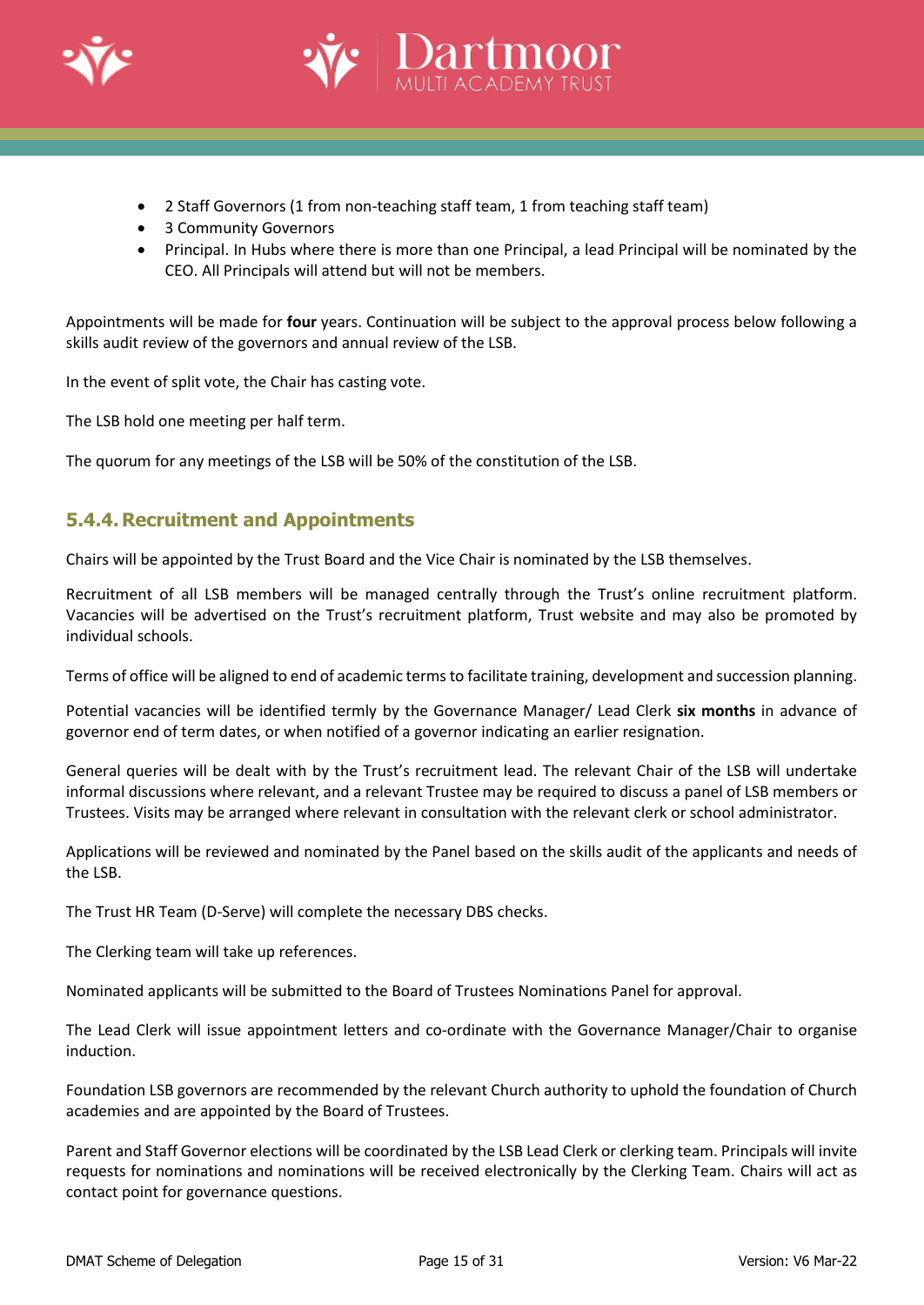



Parent governors shall be appointed or elected by the parents of the academies within the Hub. In the event that the number of parents standing for election is less than the number of vacancies, the Board of Trustees may appoint Parent LSB governors.

Staff governors shall be elected by the staff of the academies within the hub. In the event that the number of staff standing for election is less than the number of vacancies, the Board of Trustees may appoint Staff LSB governors

### <span id="page-15-0"></span>**5.4.5. Record Keeping**

Summary notes of key challenges, notes and actions will be taken at each LSB. Minutes will be produced within five days of the meeting and uploaded to the relevant portal and LSB webpage on the Trust website. If the minutes cannot be provided, the Chair of Trustees / Governance Manager must be notified immediately.

The Trust adopts electronic signing of minutes.

Meetings may be recorded in line with the Trust's policies for Virtual Meetings. This will be to aid accurate minute taking and will be deleted within 14 days. Recordings will not be circulated or published.

### <span id="page-15-1"></span>**5.4.6. Removals and Disqualifications**

An LSB governor or Trustee shall no longer serve on the LSB or Board if they:

- a) Resign by giving notice in writing to the Chair of the relevant Board. Resignations should be copied to the Chair of Trustees;
- b) are removed by the Board of Trustees, with notice given in writing. A copy of the notice will be forwarded to the Chair of the LSB;
- c) are the subject of a recommendation to be removed, sent to the Board of Trustees by the Chair of the Trust. They are then removed by the Board of Trustees, with notice give in writing, and a copy of the notice is then forwarded to the Chair of the LSB;
- d) become incapable, by reason of mental disorder, illness or injury, of managing or administering their own affairs;
- e) are absent without the permission of the Chair of the relevant Board from all meetings of the board held within a period of six months, and the board resolves that their office be vacated;
- f) are a staff LSB governor and no longer works for the Academy of which they are an LSB governor;
- g) has had their estate sequestrated and the sequestration has not been discharged, or is subject to a bankruptcy restrictions order;
- h) are subject to a disqualification order under the Company Directors' Disqualification Act 1986, or to an order made under the Insolvency Act 1986;
- i) are subject to an order of the Charity Commission removing them from the office of charity trustee, on the grounds of misconduct or mismanagement in the administration of the charity for which they were responsible, or to maladministration of which their conduct contributed;
- j) are included in the list kept by the Secretary of State under Section One of the Protection of Children Act;
- k) are disqualified from working with children in accordance with Section 35 of the Criminal Justice and Court Services Act 2000;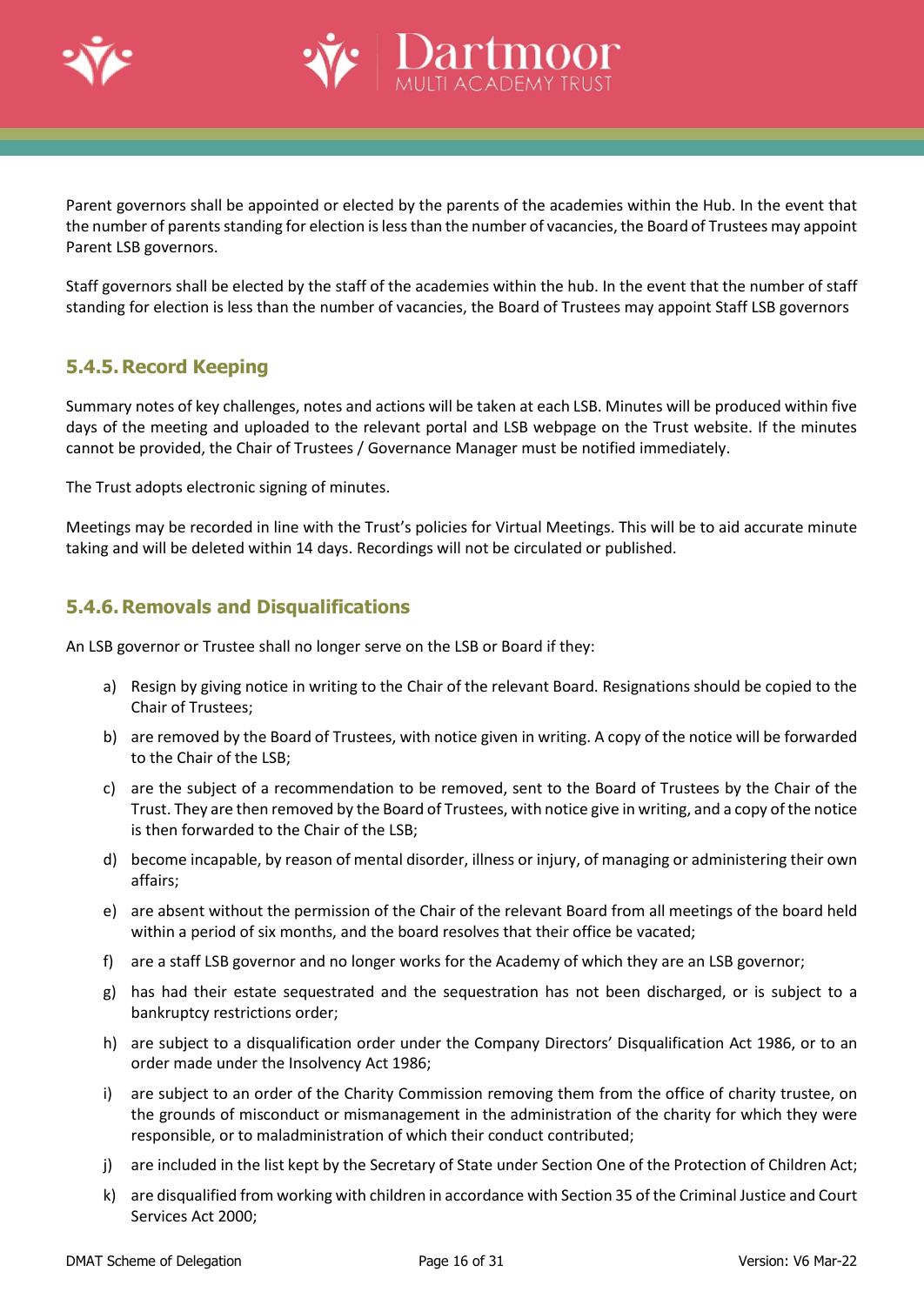

l) are barred from regulated activity relating to children within the meaning of the Safeguarding of Vulnerable Groups Act 2006;

artmoor

- m) has a direction made against him or her under section 142 of the Education Act 2002, or they are subject to a prohibition order which takes effect as if contained in this direction;
- n) has at any time been convicted of any criminal offence excluding any that have been spent under the Rehabilitation of Offenders Act 1974 as amended, and excluding any offence for which the maximum sentence is a fine or a lesser sentence, except where a person has been convicted of an offence which falls under the Charities Act 1993, section 72; and
- o) does not provide the Chair of the relevant board with a criminal records certificate at an enhanced disclosure level. In the event that the certificate discloses information which in the opinion of the Chair or the Principal or CEO confirms that person's unsuitability to work with children, that person shall be disqualified.

The removal and disqualification of Trustees is set out in the Trust's Articles of Association.

### <span id="page-16-0"></span>**5.5. Executive Team**

- 1. The Executive Team (known as Executive Directors Group or D EDG) comprises the CEO, CFOO (D Serve), the Director of Education (D Schools) and Director of Society (DSoc). Associate member may attend from time to time.
- 2. The CEO reports to the Board of Trustees on the performance of the Trust including performance of the Trust's Academies, which is also supplemented by monitoring reports from the LSBs. The CEO is held to account by the Board of Trustees
- 3. The CEO has delegated responsibility for the operation of the Trust, including the performance of the Trust's Academies and is responsible for all staff across the Trust.
- 4. The CEO oversees D Schools and other organisational structures which may be adopted to achieve the Trust's objectives.
- 5. The CEO is the Accounting Officer with overall responsibility for the operation of the Trust's financial responsibilities and must ensure that the organisation is run with financial probity, effectiveness and stability, avoiding waste and securing value for money.
- 6. The CEO and CFOO oversee the work of the Trust Operations, known as D Serve including Finance, Digital (including Information Security & Data Protection<sup>1)</sup>, Estates, and People to support and implement school and Trust development priorities across DMAT, sharing expertise and transforming practice.

### <span id="page-16-1"></span>**5.6. DMAT Schools**

The Academy Principals are responsible for the day-to-day management of their academies.

The Trust has established a Primary Leadership Board and a Secondary Leadership Board. Both boards meet regularly with the CEO or nominated representative.

<sup>1</sup> In line with the GDPR, the DPO maintains a direct line of reporting to the CEO and Trust board.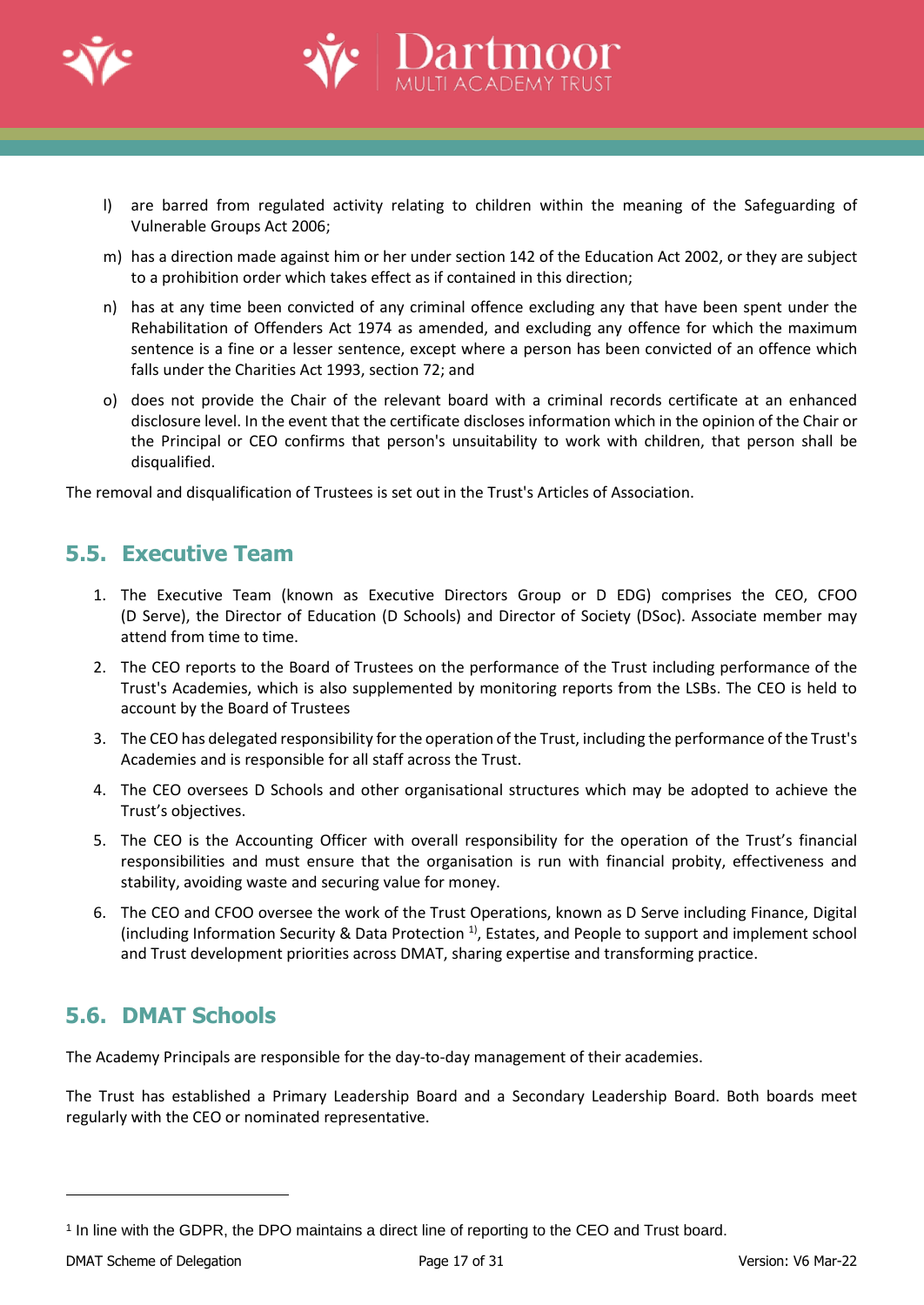



Principals are line-managed by and accountable to the Primary Leadership Board and Secondary Leadership Board who in turn are line managed and accountable to the CEO. Principals co-construct and deliver the aims, vision and values of the Trust alongside the Executive and Board of Trustees. The Principals work with the Local Stakeholder Boards to monitor standards, sharing school development and improvement plans.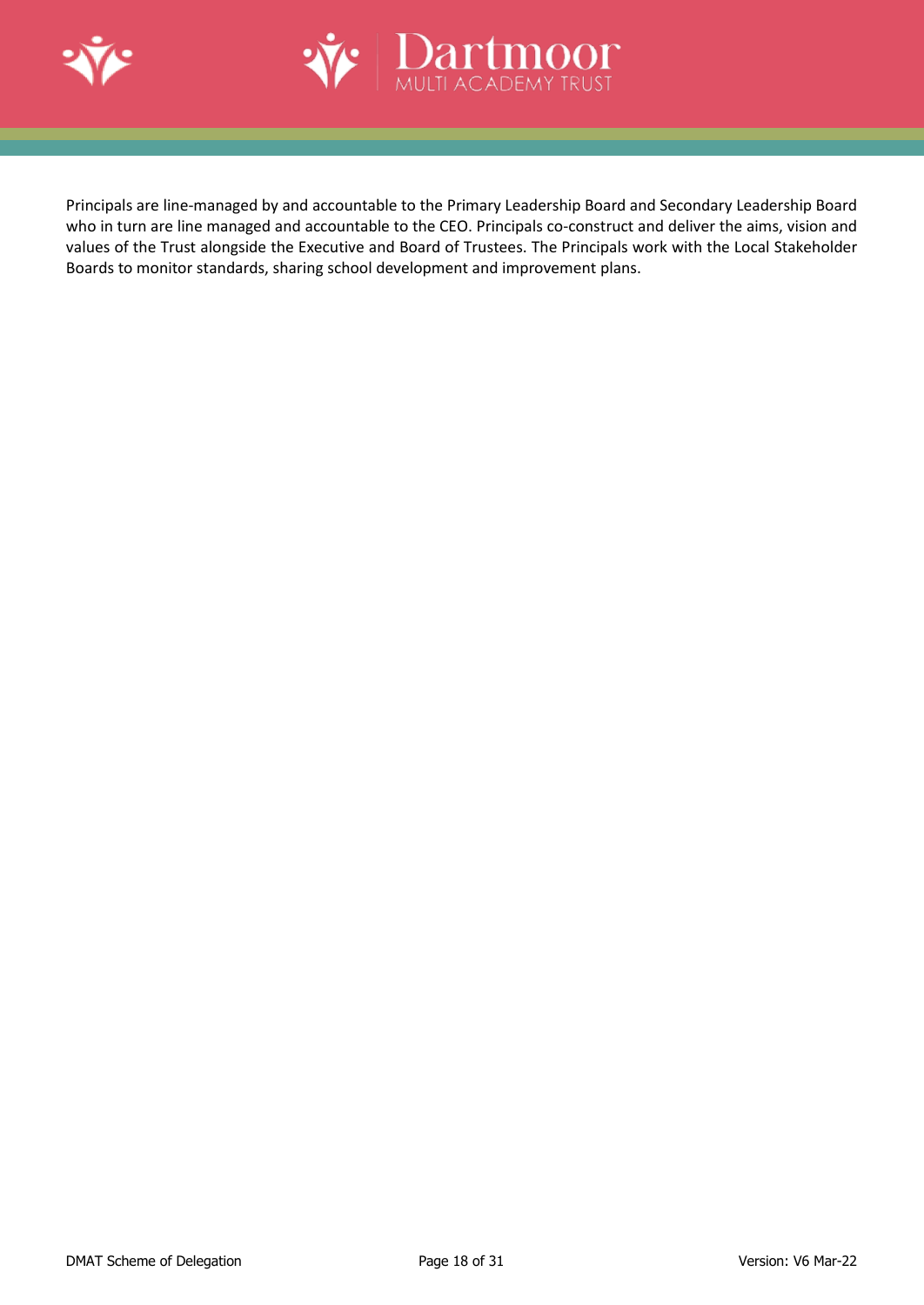





# **6. Glossary to Table of Responsibilities**

In line with best practice, delegations are defined (rather than by 'ticking' to indicate activity by the stakeholder). DMAT has adopted the following matrix.

**Members:** Under normal on-going Trust activities the Members do not get involved with the day-to-day operations of the Trust Board or the leadership activities of the CEO. Members keep a watching brief through their meetings with the Trust Board Chair and the CEO. Members hold the Trust Board to account for the effective governance of the Trust, but they have a minimal impact on the running of the Trust. Members are essential to the integrity of an academy trust structure. They are the last line of defense from the failure of governance and failure to uphold the charitable objects of the organisation. Refer to Section 5.1"

<span id="page-18-0"></span>

| Perform                   | The individual/group will follow agreed policies and procedures or carry out specified duties. They are accountable for executing or implementing decisions or policies. They may be     |
|---------------------------|------------------------------------------------------------------------------------------------------------------------------------------------------------------------------------------|
|                           | required to report on the delivery of duties/actions. In the case of                                                                                                                     |
|                           | the CEO, reports will be to the Board and/or LSB (as appropriate),<br>(i)                                                                                                                |
|                           | the LSB, they will be making reports in relation to their school to the Board and/or CEO (as appropriate) and<br>(ii)                                                                    |
|                           | the Principal, they will be making reports in relation to their school to the CEO and/or LSB (as appropriate).<br>(iii)                                                                  |
| <b>Consult</b>            | The individual/group that should be consulted as part of the process of completing a particular task. This role describes those whose knowledge and expertise is important in making the |
|                           | decision but does not imply that their input will be followed in all circumstances. This role is a supporting role                                                                       |
| Recommend                 | The individual/group that should make recommendations as to how a particular task should be completed or what particular course of action should be taken. The Recommend role            |
|                           | typically involves a significant element of work in a decision. They may gather relevant input (Consult) and propose a course of action—sometimes alternative courses, complete with     |
|                           | pros and cons so that the Approver's choices are clear, simple and timely.                                                                                                               |
| Agree                     | This role represents a formal approval of a recommendation. The 'Agree' and the 'Recommend' should work together to come to a mutually satisfactory proposal to bring forward to         |
|                           | the Approve group. Not all decisions need an Agree role, as this is typically reserved for those situations where some form of regulatory or compliance sign-off is required.            |
| <b>Approve</b>            | Approves the decision or activity. Accountable for making sure the activity is satisfactory and meets performance standards. May delegate work.                                          |
|                           | There must be only one Approve body specified for each task.                                                                                                                             |
| <b>Monitor</b>            | The individual/group which observes, checks and ensures the delivery of a particular task. They may be required to report to other groups.                                               |
| <b>Scrutiny</b>           | The individual/groups will undertake a careful and detailed examination of a particular task to ensure compliance.                                                                       |
| <b>Strategic Overview</b> | The individual/group will observe and gain an appropriate level of understanding of a particular task or issue, commenting as appropriate                                                |
| <b>Trust Board</b>        | Compliance & Assurance, Resources, Estates & Digital, People & Pay have delegated responsibilities to review and scrutinise areas set out in their TOR with a view of providing a        |
| <b>Committees</b>         | recommendation to the Trust Board for approval.                                                                                                                                          |
| <b>LSB</b>                | Local Stakeholder Board                                                                                                                                                                  |
| <b>CEO</b>                | <b>Chief Executive Officer</b>                                                                                                                                                           |
| <b>CFOO</b>               | Chief Finance and Operations Officer                                                                                                                                                     |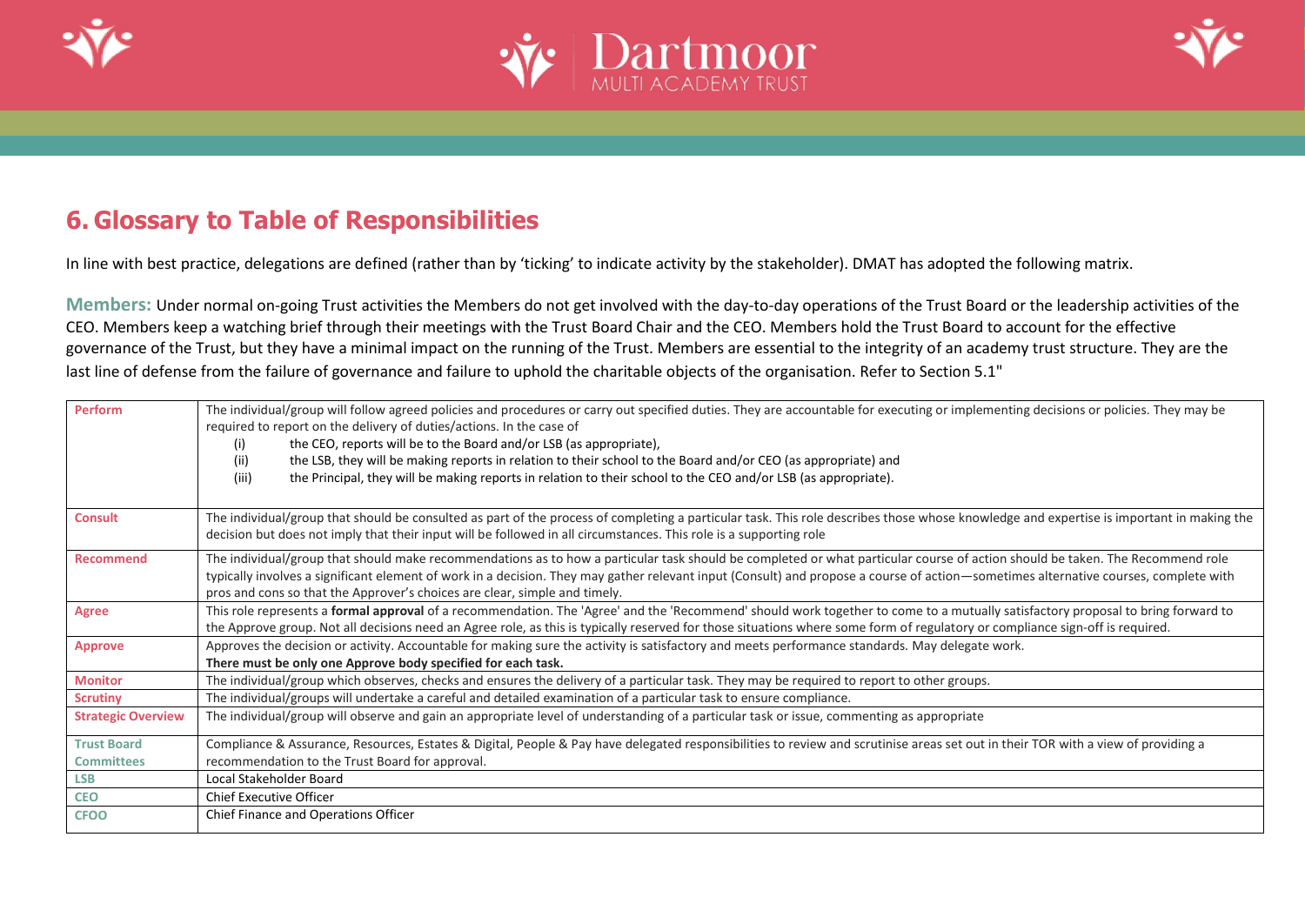





# **7. Table of Responsibilities**

<span id="page-19-0"></span>

|                     |    | <b>Appointed Position</b>                                                                                                                 | <b>Principal</b> | <b>LSB</b> | <b>CEO</b>           | <b>Trust Board</b>              |
|---------------------|----|-------------------------------------------------------------------------------------------------------------------------------------------|------------------|------------|----------------------|---------------------------------|
|                     | 1. | <b>Members:</b> Appoint / remove, ensuring that C of E academies are<br>represented at this level                                         |                  |            |                      |                                 |
|                     | 2. | Role descriptions for members                                                                                                             |                  |            |                      |                                 |
| <b>Appointments</b> | 3. | Role descriptions for Trustees/ Chairs/ Specific roles/ Committees                                                                        |                  |            |                      | Approve                         |
|                     | 4. | Trustees                                                                                                                                  |                  |            |                      | Approve<br>Co-opted<br>Trustees |
|                     | 5. | CEO (Appoint/ Remove)                                                                                                                     |                  |            |                      | Recommend<br>Approve            |
|                     | 6. | Accounting Officer (Appoint/ Remove)                                                                                                      |                  |            |                      | Approve                         |
|                     | 7. | Principal (Appoint/ Remove)                                                                                                               |                  |            | Approve <sup>2</sup> |                                 |
|                     | 8. | Other School staff including Associate Principal, Head of Department,<br>TLR, Other Teaching Posts (where budgetary approval is in place) | Approve          |            | Consult              |                                 |
|                     | 9. | Appoint CFOO for delivery of Trust's detailed accounting processes<br>and oversight of all Trust administration                           |                  |            | Recommend            | Approve                         |

<span id="page-19-1"></span>DMAT Scheme of Delegation **Page 20 of 31** Page 20 of 31 Version: V6 Mar-22 <sup>2</sup> For Church Schools, the Diocese must be consulted.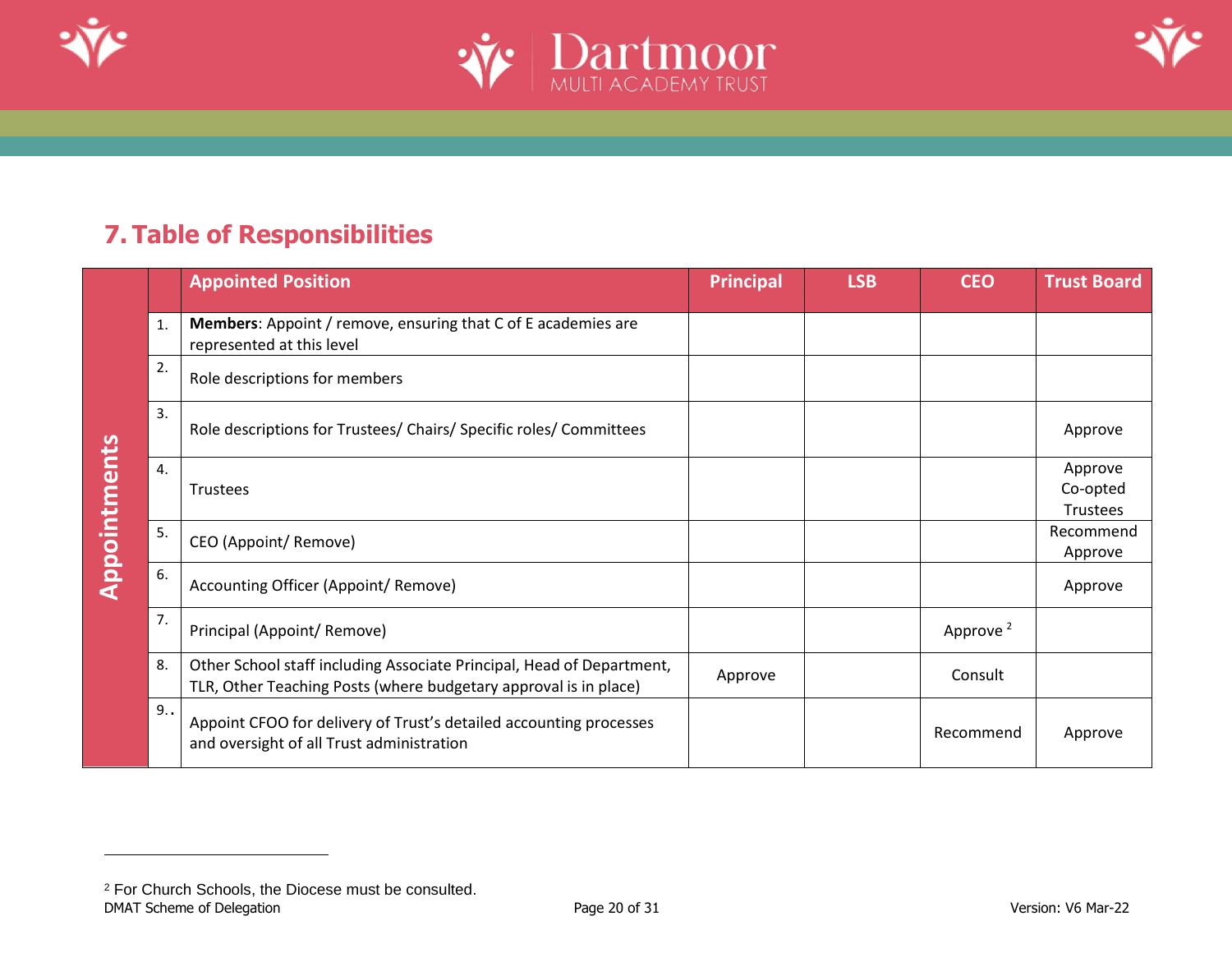





<span id="page-20-0"></span>

|     | <b>Duty</b>                                                                                 | <b>Principal</b> | <b>LSB</b>          | <b>CEO</b> | <b>Trust Board</b>  |
|-----|---------------------------------------------------------------------------------------------|------------------|---------------------|------------|---------------------|
| 10. | Determine the Trust's culture and values                                                    |                  |                     | Recommend  | Approve             |
| 11. | Embed the Trust's culture and values                                                        | Perform          | Perform             | Perform    | Perform             |
| 12. | Determine the Trust's strategic objectives, vision and<br>strategy                          | Consult          | Consult             | Recommend  | Scrutiny<br>Approve |
| 13. | Deliver Trust's strategic objectives, vision and strategy<br>and Key performance indicators |                  |                     | Perform    | Monitor             |
| 14. | Determine each school's strategic objectives, vision and<br>strategy                        | Recommend        | Monitor             | Approve    | Monitor             |
| 15. | Deliver each School's strategic objectives, vision and<br>strategy                          | Perform          | Monitor             | Scrutiny   |                     |
| 16. | Uphold the Cooperative Statement of Intent in all<br>Cooperative schools                    | Perform          | Monitor             | Perform    | Monitor             |
| 17. | Engaging with parents                                                                       | Perform          | Perform/<br>Monitor | Approve    | Scrutiny            |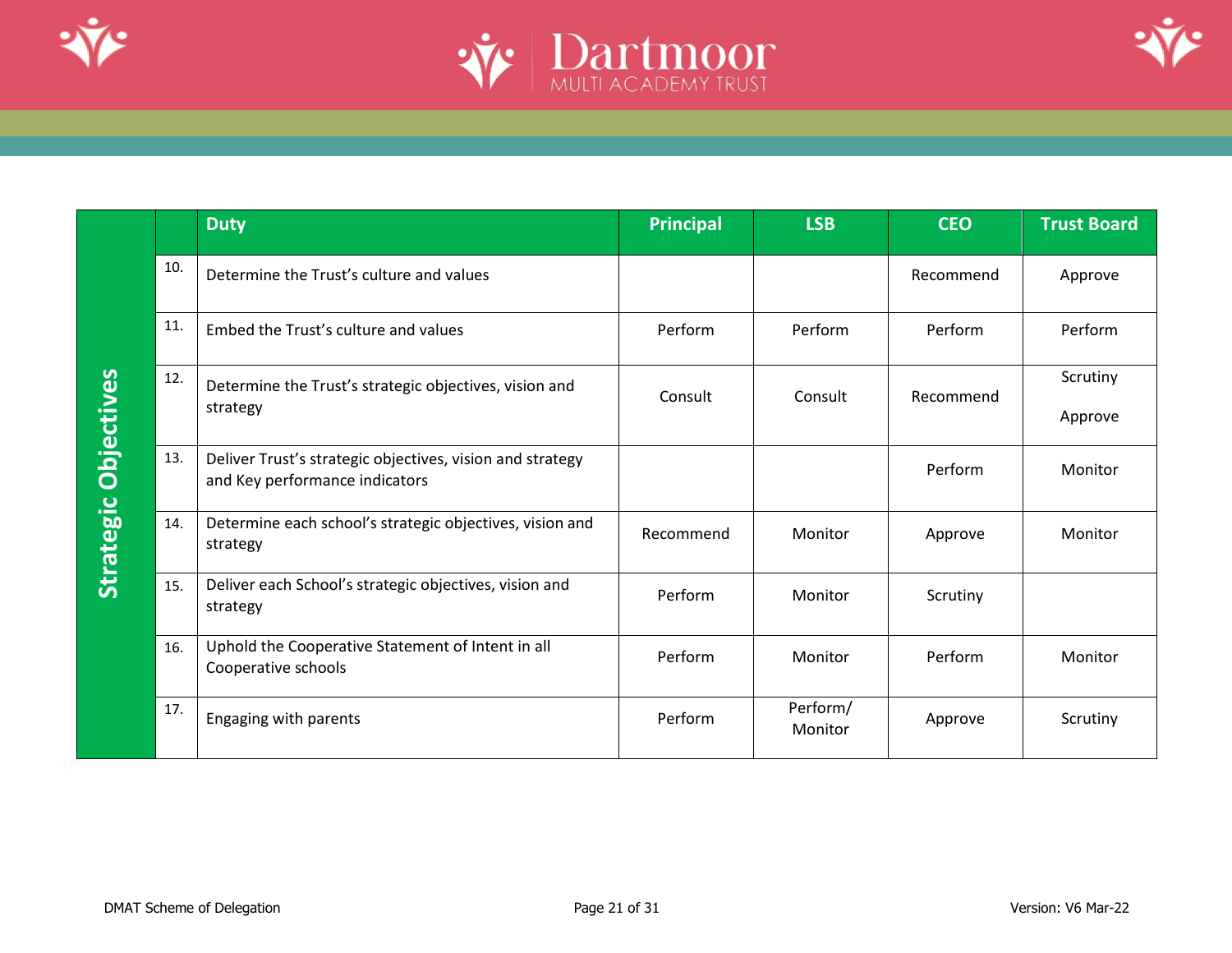





<span id="page-21-0"></span>

|            |     | <b>Duty</b>                                                                                                                                                                                  | <b>Principal</b> | <b>LSB</b> | <b>CEO</b>                   | <b>Trust Board</b>   |
|------------|-----|----------------------------------------------------------------------------------------------------------------------------------------------------------------------------------------------|------------------|------------|------------------------------|----------------------|
|            | 18. | Funding Agreement - comply with all obligations<br>including the Schools Financial Handbook                                                                                                  | Perform          |            | Perform                      | Monitor /<br>Perform |
| Compliance | 19. | Regulatory - with all regulations affecting the Trust<br>(including all charity law, company law, employment<br>law and health and safety                                                    | Perform          |            | Perform<br>Monitor           | Monitor /<br>Perform |
|            | 20. | Financial Oversight - ensuring that there are<br>appropriate financial controls so that there is regularity,<br>probity and value for money in relation to the<br>management of public funds | Perform          |            | Perform<br>Monitor           | Monitor /<br>Perform |
|            | 21. | Oversee programme of financial and non-financial<br>internal scrutiny                                                                                                                        |                  |            |                              | Monitor /<br>Perform |
|            | 22. | Register of business interests, conflicts of interest and<br>connected party transactions                                                                                                    | Perform          | Perform    | Prepare<br>Monitor           | Perform              |
|            | 23. | Growth of the Trust - consider requests from other<br>schools to join the Trust                                                                                                              |                  |            | Recommend                    | Scrutiny<br>Approve  |
|            | 24. | Compliance with statutory requirements, such as H&S,<br>Fire Management, Safeguarding and Information<br>Governance/ Data Protection                                                         | Perform          |            | Comply<br>Perform<br>Monitor | Monitor              |
|            |     |                                                                                                                                                                                              |                  |            |                              |                      |
|            |     | DMAT Scheme of Delegation                                                                                                                                                                    | Page 22 of 31    |            |                              | Version: V6 Mar-22   |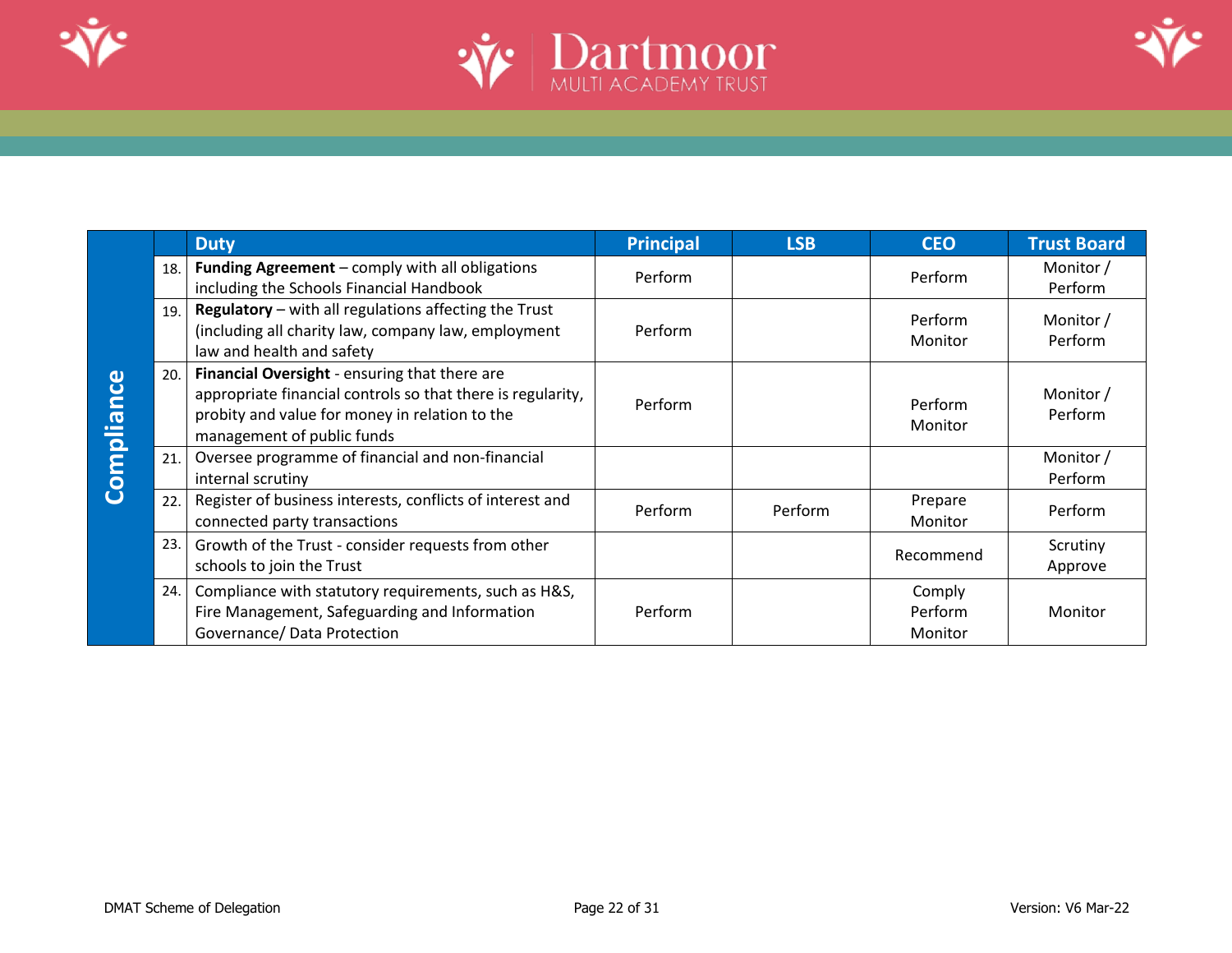





|                                 |     | <b>Duty</b>                                                                       | <b>Principal</b> | <b>LSB</b> | <b>CEO</b> | <b>Trust Board</b>     |
|---------------------------------|-----|-----------------------------------------------------------------------------------|------------------|------------|------------|------------------------|
|                                 | 25. | Appointment and removal of Trustees as set out in<br>Trust Articles. <sup>3</sup> |                  |            |            | Recommend              |
|                                 | 26. | <b>Scheme of Delegation</b>                                                       | Consult          | Consult    | Recommend  | Recommend/<br>Approve  |
|                                 | 27. | Appointment and removal of Trust Chair and Vice<br>Chair of the Trust Board       |                  |            |            | Approve                |
|                                 | 28. | Appointment and removal of Chair and Vice Chair of<br><b>Trust Committees</b>     |                  |            |            | Approve                |
|                                 | 29. | Appointment of Lead Trustee for SEND, H&S,<br>Safeguarding and Whistleblowing     |                  |            |            | Approve                |
|                                 | 30. | Trust Committees (Structure and membership)                                       |                  |            |            | Recommend /<br>Approve |
| <b>Governance and Structure</b> | 31. | Appointment / removal of LSB Governors. <sup>4</sup>                              |                  | Recommend  |            | Approve                |
|                                 | 32. | Election of Parent and Staff governors.                                           |                  | Approve    |            | Scrutiny               |
|                                 | 33. | Annual review of Trust performance                                                |                  |            | Perform    | Approve                |
|                                 | 34. | Election of LSB of Chair and Vice- Chair                                          |                  | Propose    |            | Approve                |
|                                 | 35. | Annual review of LSB performance                                                  | Advise           | Perform    |            | Scrutiny               |
|                                 | 36. | Power to remove/ amend an LSB                                                     |                  |            | Recommend  | Approve                |

<span id="page-22-0"></span><sup>&</sup>lt;sup>3</sup> Note the process of appointment and removal of Diocese appointed Trustees

DMAT Scheme of Delegation **Page 23** of 31 Version: V6 Mar-22 Version: V6 Mar-22 <sup>4</sup> Trustees to discuss the skills needs of each LSB with LSB Chair following LSB Skills audit and performance review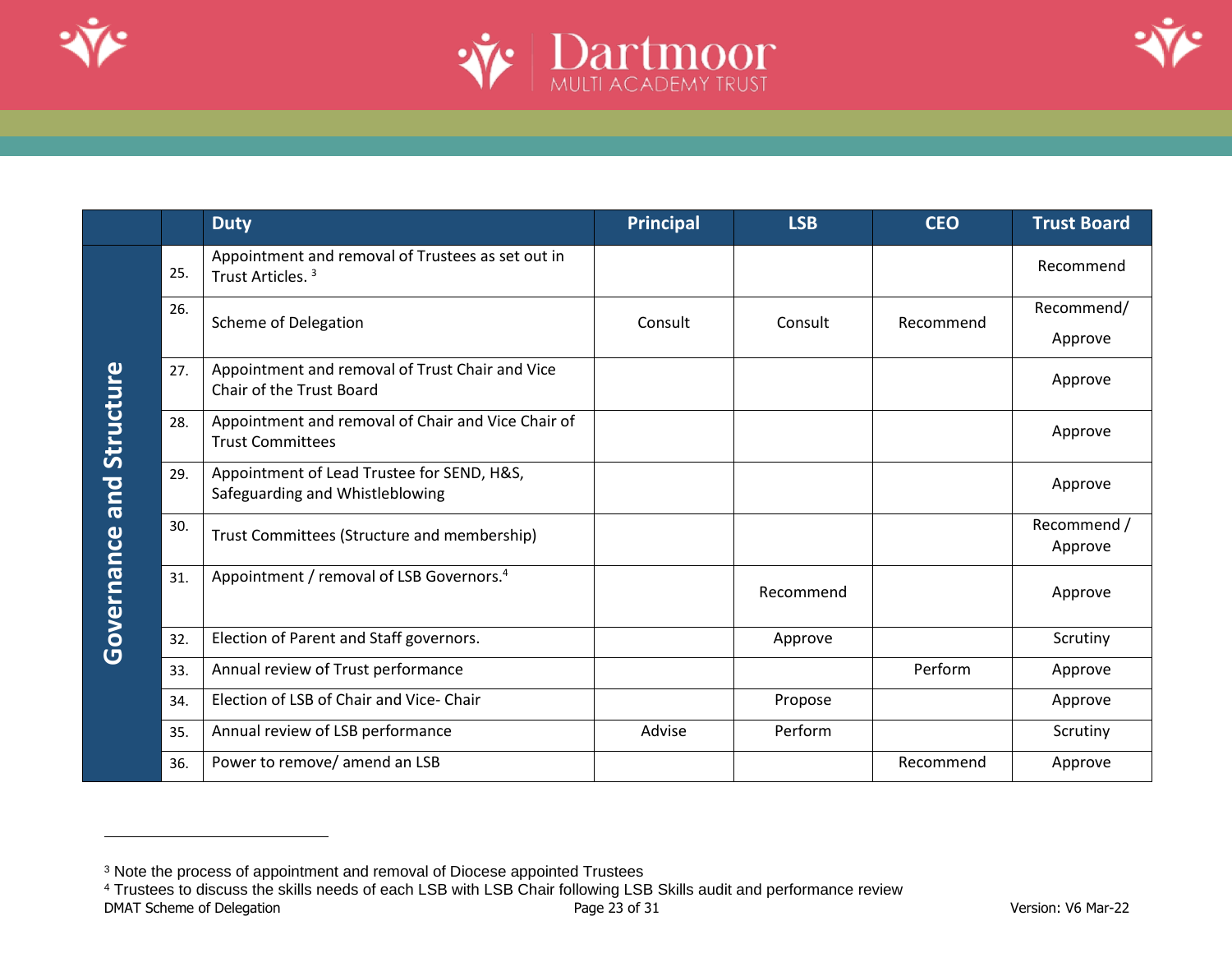





|                  |     | <b>Duty</b>                                                                | <b>Principal</b> | <b>LSB</b>           | <b>CEO</b> | <b>Trust Board</b>   |
|------------------|-----|----------------------------------------------------------------------------|------------------|----------------------|------------|----------------------|
|                  | 37. | Appointment of the External Auditors                                       |                  |                      |            | Recommend /<br>Agree |
|                  | 38. | External Auditor reports: receive / respond                                | Comply           |                      | Perform    | Approve /<br>Monitor |
|                  | 39. | Annual Cycle of Business for Trust Board                                   |                  |                      | Recommend  | Approve              |
| <b>Structure</b> | 40. | Annual Cycle of Business for LSBs                                          |                  | Consult              | Recommend  | Approve              |
|                  | 41. | <b>LSB Agenda and Minutes</b>                                              |                  | Comply               |            |                      |
| <b>Due</b>       | 42. | Agree Articles of Association                                              |                  |                      | Recommend  | Agree                |
|                  | 43. | Governance Structure for the Trust (including<br>Governance Annual Review) |                  | Consult              |            | Recommend /<br>Agree |
|                  | 44. | Policies (Statutory Trust-wide policies)                                   | Comply           | Comply               | Recommend  | Approve              |
| Governance       | 45. | Policies – review and approval of specific school<br>policies <sup>5</sup> | Recommend        | Approve              |            |                      |
|                  | 46. | Terms of reference: Trust and LSB Committees                               |                  | Consult              | Consult    | Approve              |
|                  | 47. | <b>CPD for Trustees and LSB Governors</b>                                  |                  | Recommend<br>Perform | Recommend  | Perform<br>Approve   |

DMAT Scheme of Delegation **Page 24 of 31** Page 24 of 31 Version: V6 Mar-22 <sup>5</sup> In practice, there will be very few school-based policies which require LSB approval.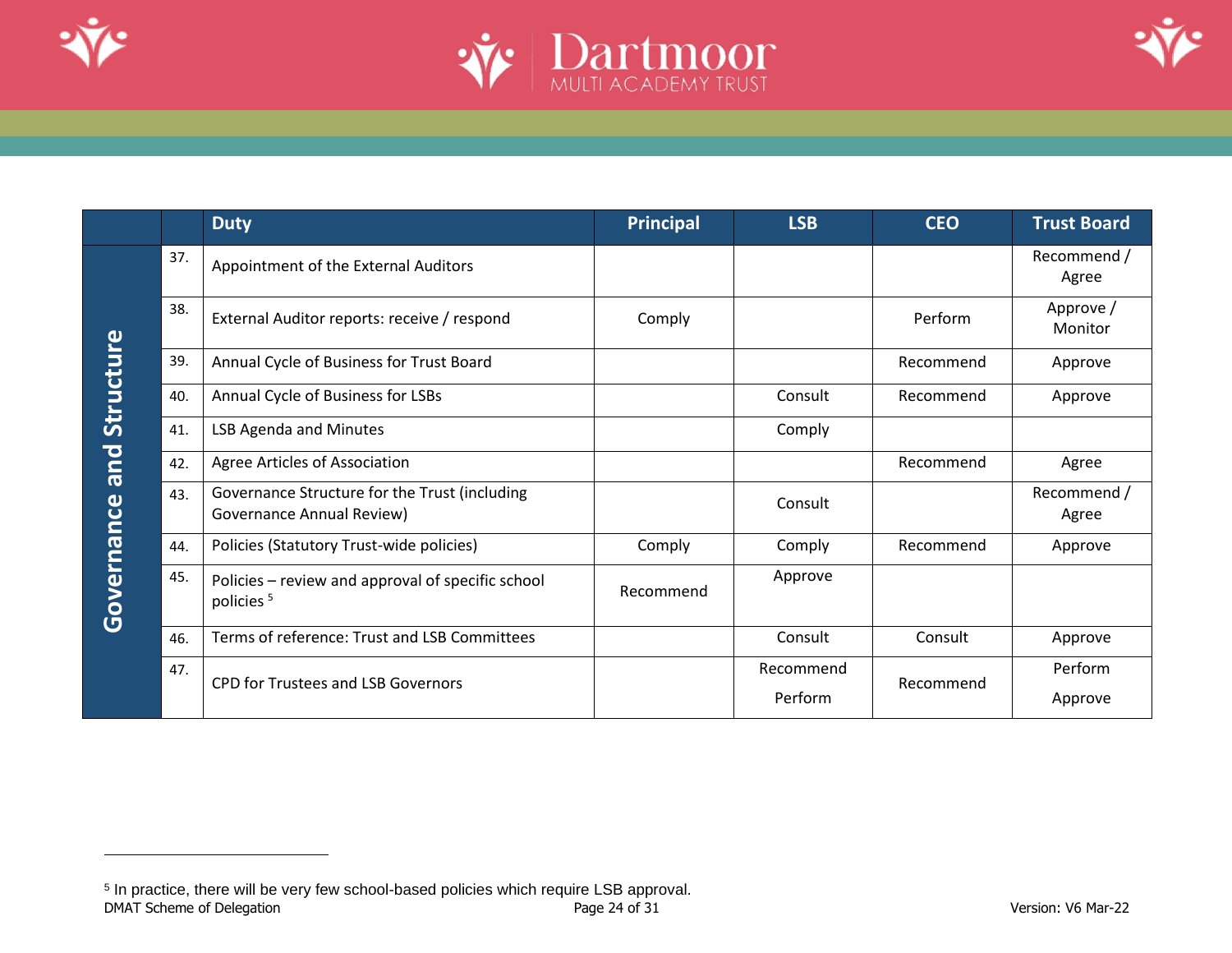





|                                 |                                                                                                                                                   | <b>Principal</b>       | <b>LSB</b> | <b>CEO</b>                | <b>Trust Board</b>        |
|---------------------------------|---------------------------------------------------------------------------------------------------------------------------------------------------|------------------------|------------|---------------------------|---------------------------|
| 48.                             | School Development Plan /<br>Objectives                                                                                                           | Recommend /<br>Perform | Monitor    | Approve                   | Monitor                   |
| 49.                             | Improve the quality of education<br>in schools                                                                                                    | Perform                | Monitor    | <b>Strategic Overview</b> | Scrutiny                  |
| 50.<br>51.<br>52.<br>53.<br>54. | Curriculum Intent:<br>implementation and impact                                                                                                   | Perform                | Monitor    | Approve<br>Monitor        | Scrutiny                  |
|                                 | Deliver early years curriculum in<br>line with Early Years Foundation<br>Stage (EYFS) framework                                                   | Perform                | Monitor    | Monitor                   | Scrutiny                  |
|                                 | <b>Ofsted and SIAMs: Ensure</b><br>academies are inspection ready                                                                                 | Perform                | Monitor    | Monitor                   | Scrutiny                  |
|                                 | CPD Programme: Implement and<br>impact                                                                                                            | Perform                | Monitor    | Recommend<br>Monitor      | Monitor                   |
|                                 | Report on delivery and impact of<br>ring-fenced funding (Pupil<br>Premium, Sports Premium<br>(Primary), Year 7 Catch up, Covid<br>Catch up, SEND) | Perform                | Scrutiny   | Monitor                   | <b>Strategic Overview</b> |
| 55.                             | <b>Setting Admission Arrangements</b><br>for individual academies for<br>approval at Trust Board.                                                 | Consult                | Consult    | Recommend                 | Approve                   |
| 56.                             | Change in age range of any of the<br>Trust's schools                                                                                              | Consult                |            | Agree<br>Recommend        | Approve                   |
| 57.                             | Collective Worship arrangements.                                                                                                                  | Perform                | Scrutiny   | Monitor                   |                           |
| 58.                             | Provision of Sex & Relationships<br>Education (SRE) in line with<br>statutory requirements                                                        | Perform                | Scrutiny   | Monitor                   |                           |
| 59.                             | Provision of Careers Education in<br>line with statutory requirements                                                                             | Perform                | Scrutiny   | Monitor                   | Monitor                   |

<span id="page-24-0"></span>DMAT Scheme of Delegation **Page 25 of 31** Page 25 of 31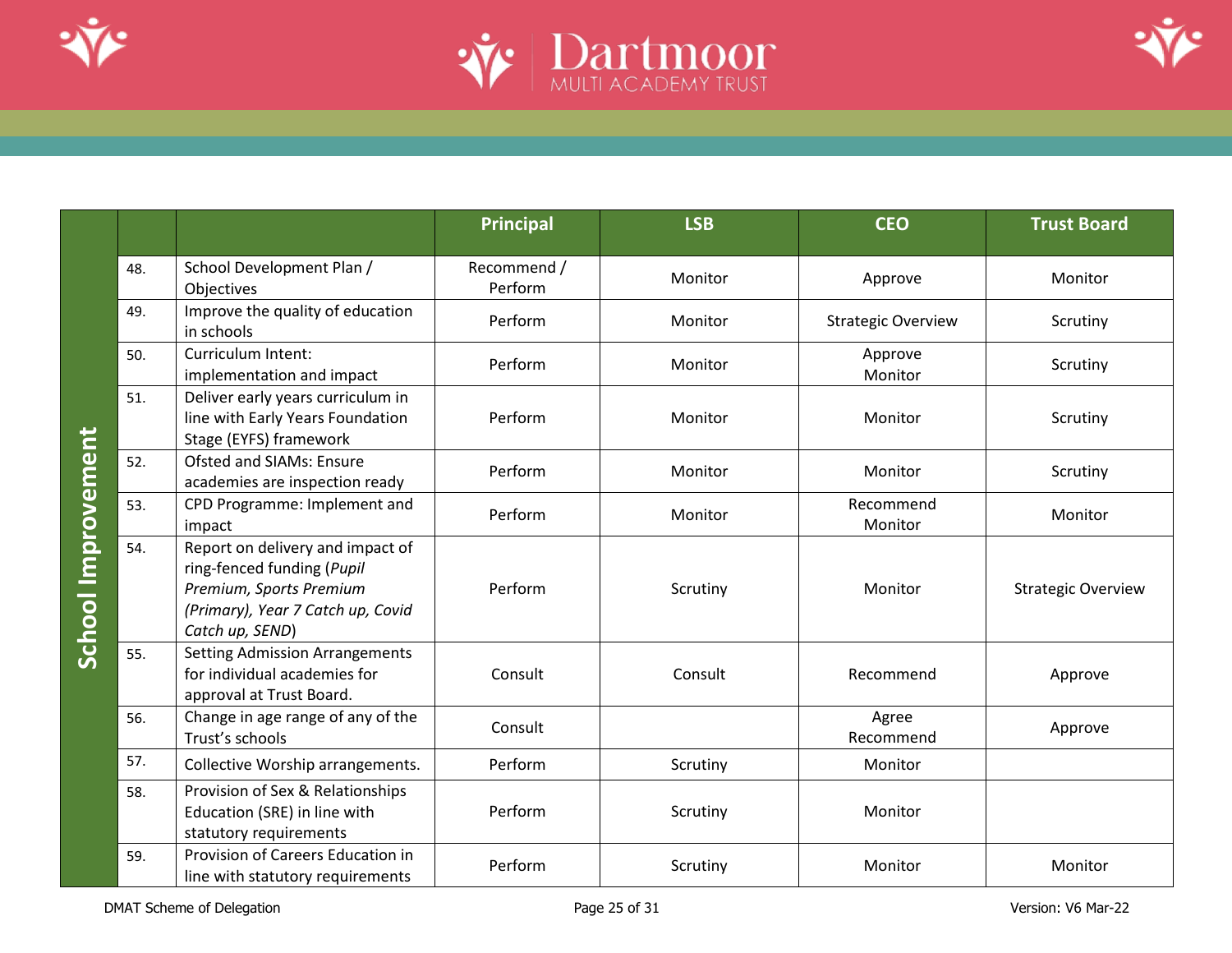





|                    |     |                                                                                                                                                      | <b>Principal</b> | <b>LSB</b> | <b>CEO</b>                              | <b>Trust Board</b>        |
|--------------------|-----|------------------------------------------------------------------------------------------------------------------------------------------------------|------------------|------------|-----------------------------------------|---------------------------|
| School Improvement | 60. | C of E Academies Only.<br>Responsibility for school's<br>distinctive Christian character.                                                            | Perform          | Monitor    | Monitor                                 | Monitor                   |
|                    | 61. | C of E Academies Only.<br>Responsibility for maintaining and<br>developing partnership between<br>school and church at parish and<br>diocesan level. | Perform          | Monitor    | Perform                                 | Monitor                   |
|                    | 62. | Student/Pupil issues (including<br>attendance, punctuality and<br>disciplinary matters)                                                              | Perform          | Monitor    | Recommend                               | Scrutiny                  |
|                    | 63. | Keeping admission and<br>attendance register in line with<br>statutory requirements                                                                  | Perform          | Monitor    | Monitor                                 | Monitor                   |
|                    | 64. | Set behaviour policy                                                                                                                                 | Perform          | Consult    | Monitor                                 | Monitor                   |
|                    | 65. | <b>Fixed Exclusions</b>                                                                                                                              | Approve          | Monitor    | Monitor                                 | Monitor                   |
|                    | 66. | <b>Permanent Exclusions</b>                                                                                                                          | Recommend to CEO | Monitor    | Approve prior to<br>permanent exclusion | Monitor                   |
|                    | 67. | School Operational Hours / Term<br>Dates/ INSET dates                                                                                                | Recommend        | Consult    | Approve                                 | <b>Strategic Overview</b> |
|                    | 68. | School lunch - ensure provided to<br>appropriate nutritional standards                                                                               | Perform          | Consult    | Perform<br>Monitor                      | Monitor                   |
|                    | 69. | Provision of free school meals to<br>those meeting criteria                                                                                          | Perform          | Monitor    |                                         | Monitor                   |
|                    | 70. | To implement effective<br>safeguarding policies                                                                                                      | Perform          | Monitor    | Monitor                                 | Monitor                   |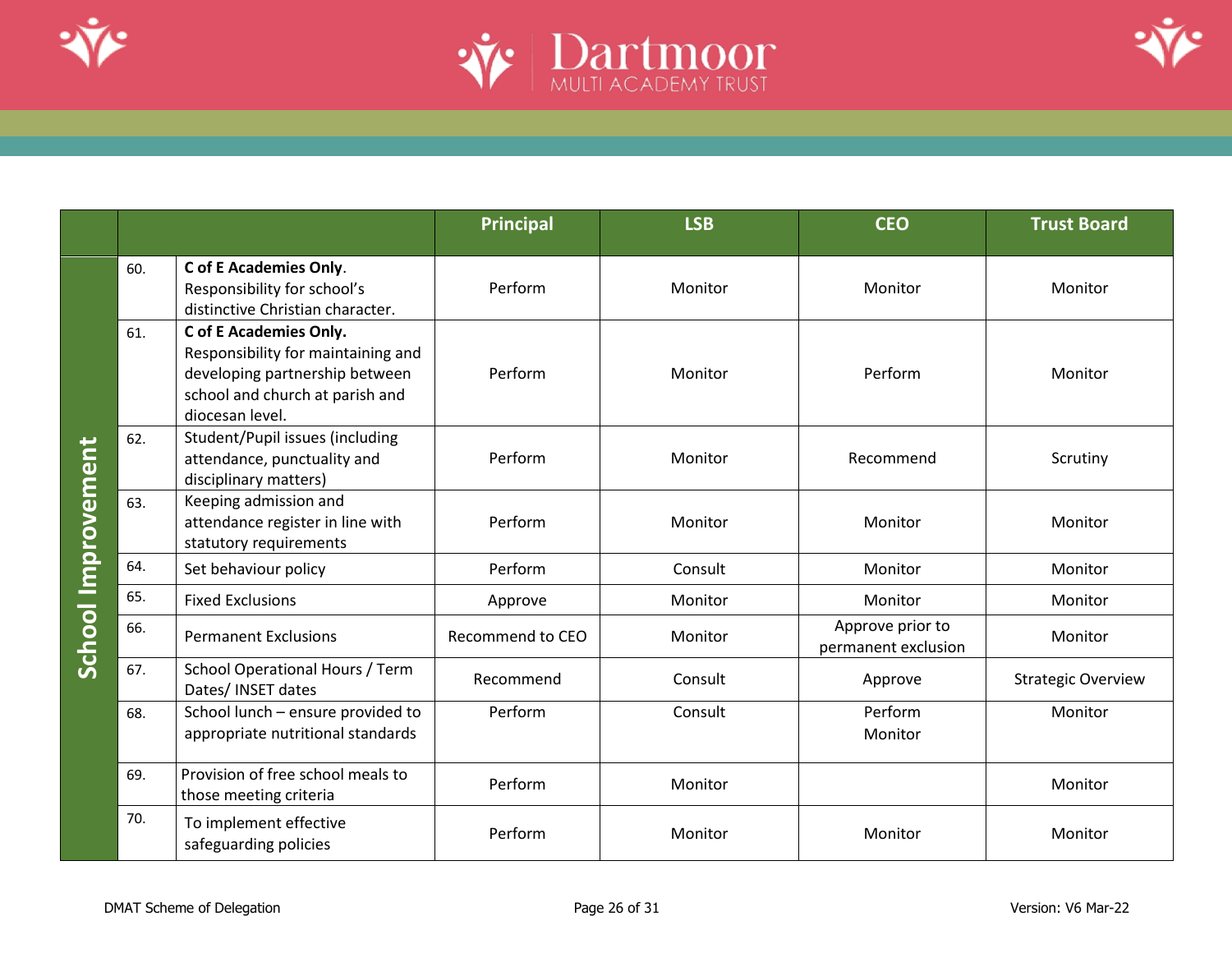





|                       |     |                                                                                     | Principal | <b>LSB</b> | <b>CEO</b>         | <b>Trust Board</b> |
|-----------------------|-----|-------------------------------------------------------------------------------------|-----------|------------|--------------------|--------------------|
| Improvement<br>School | 71. | Deliver support to Looked After<br>Children and Previously Looked<br>After Children | Perform   | Scrutiny   | Monitor            | Monitor            |
|                       | 72. | To implement SEND policy, and<br>equality duty                                      | Perform   | Scrutiny   | Monitor            | Monitor            |
|                       | 73. | To ensure the public sector<br>equality duty is met                                 | Perform   | Monitor    | Perform<br>Monitor | Monitor            |
|                       | 74. | Maintain accurate and effective<br>and secure pupil records.                        | Perform   | Monitor    |                    | Scrutiny           |
|                       | 75. | Maintain accurate and effective<br>and secure employee files.                       | Perform   |            | Perform            | Monitor            |
|                       | 76. | Maintain an accurate and<br>effective and secure Single Central<br>Record (SCR)     | Perform   |            | Perform<br>Monitor | Monitor            |
|                       | 77. | Undertake pre-appointment<br>checks for staff & governance<br>stakeholders inc. DBS | Perform   |            | Perform            |                    |
|                       | 78. | Comply with all Data Protection<br>legislation and good practice.                   | Perform   | Monitor    | Perform            | Monitor            |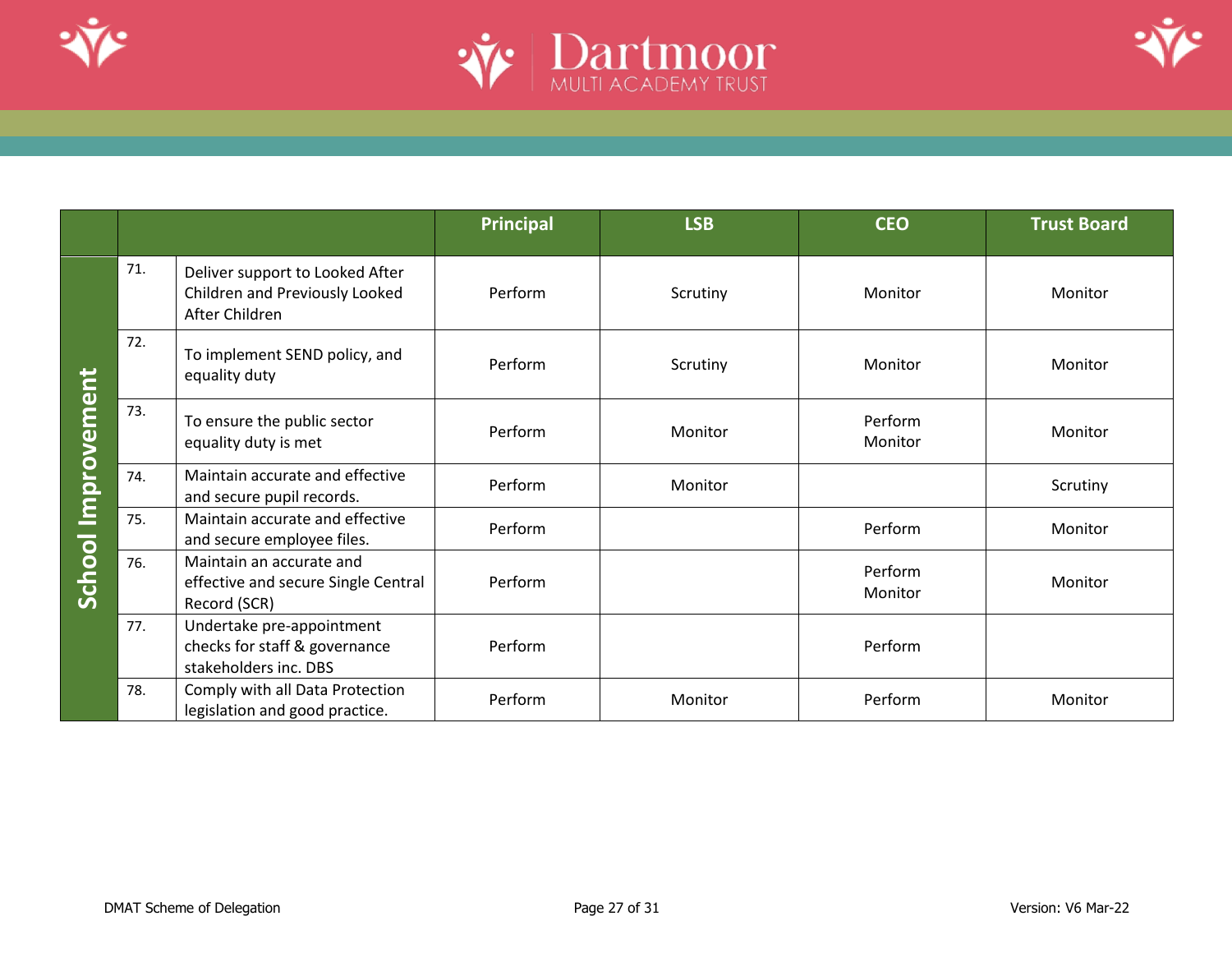





## **Overview of Strategic Financial Management**

As a family of Academies, our financial strategy seeks to make the best use of the resources at our disposal using the following core principles:

- ➢ **Consistent entitlement** every child or young person should have a consistent entitlement to financial resource in line with their own unique needs regardless of which Academy they attend.
- ➢ **Efficiency** Academy Principals and central Trust services must demonstrably manage the resources under their control as efficiently as possible.
- ➢ **Integration and Collaboration** our aim is to ensure as much resource as possible is directed to the needs of the individual student. Whilst this involves focusing on efficiency it also means working together in hubs, across phases and in the Trust as a whole to support and share resource as best possible.
- ➢ **Sustainability** the ongoing health of the organisation is based on operating within our income levels over the business cycle. Leadership at all levels, national, regional and within every Academy must be demonstrably committed to this end.

#### **To support this strategy:**

We monitor key KPIs such as Pupil Teacher Ratios (PTR), Pupil Adult Ratios (PAR), average levels of pay and Student numbers v Academy capacity.

We ensure focused application of our budgets through pooled resources. Principals remain accountable for school specific budgets and manage the bulk of our income in delivering front line education. Our capital funding and non-education spend is managed centrally by our Trust Services team, delivering services, IT infrastructure, Estates management and expenditure, Trust leadership and governance.

Local Boards are responsible for monitoring the effective impact of ring-fenced funding including Pupil Premium, SEND and Sports Premium and Catch-up Funding.

Both groups are charged with ensuring they deliver value for money through adopting efficient structures, collaborating, and continually challenging themselves improve the impact and cost of the work they do for our students.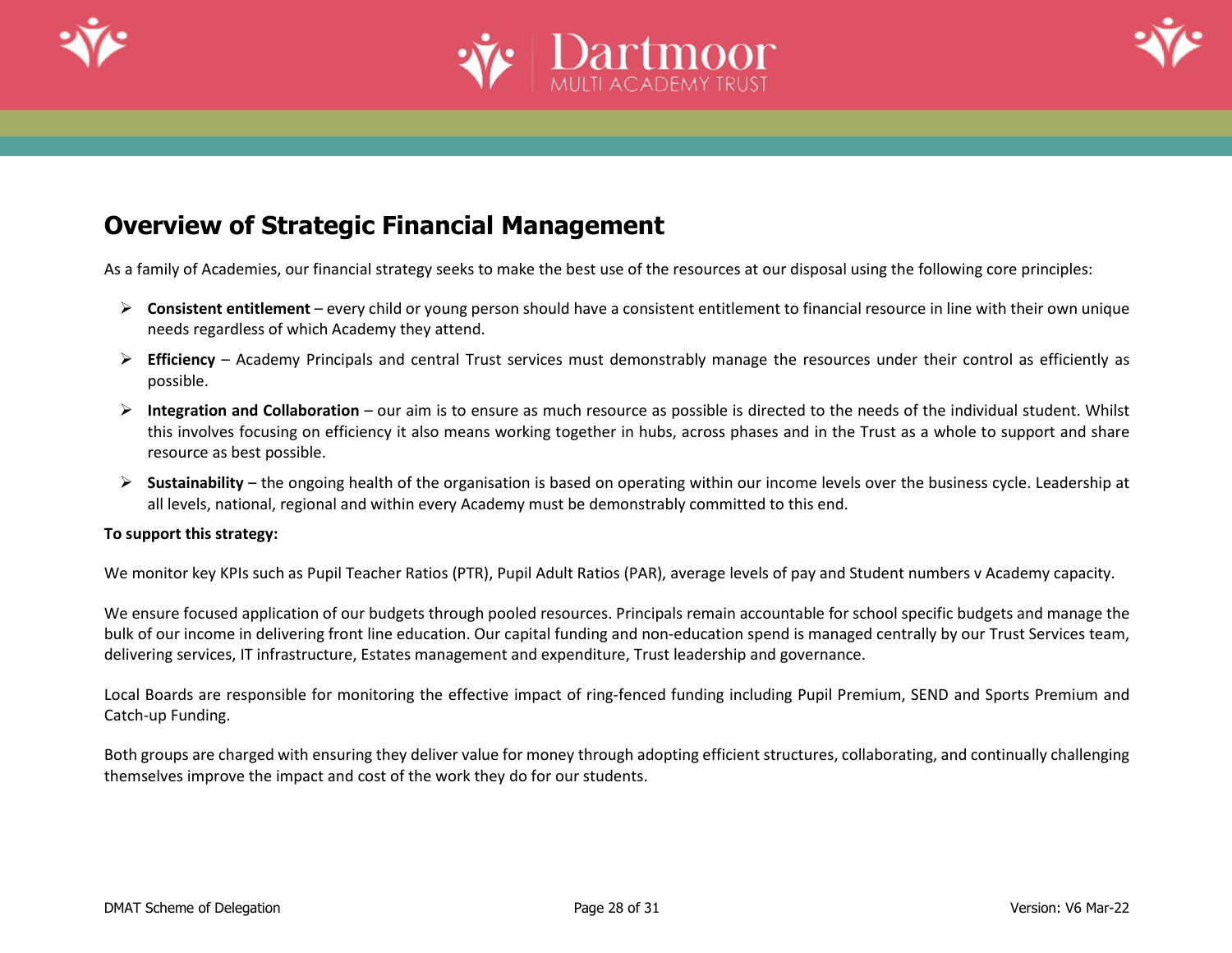





# **Budget Setting**

We are required by the ESFA to submit an overall balanced budget. Every year a finance timetable is constructed detailing the phases of budget (and threeyear plan) preparation including:

- ➢ An initial draft looks at next year's budget in October/November designed to flush out any future strategic challenges
- ➢ This is followed by a detailed update in April/May once we have had formal confirmation of income from the ESFA. These budgets are internally signed off by the CFO and the Accounting Officer prior to gaining Board approval. This budget is consolidated in May in order for us to meet the ESFA's submission deadline of the end of July.

<span id="page-28-0"></span>

|                |     | <b>Duty</b>                                                                                           | <b>Principal</b>     | <b>LSB</b> | <b>CEO</b>            | <b>Trust Board</b>     |
|----------------|-----|-------------------------------------------------------------------------------------------------------|----------------------|------------|-----------------------|------------------------|
| <b>Einance</b> | 79. | Scheme of Financial delegation                                                                        | Perform              |            | Recommend/<br>Monitor | Approve<br>Monitor     |
|                | 80. | Individual school Educational budget.                                                                 | Recommend<br>Monitor |            | Recommend             | Approve/<br>Monitor    |
|                | 81. | Trust budget                                                                                          |                      |            | Recommend             | Approve                |
|                | 82. | Management accounts                                                                                   | Monitor              |            | Perform               | Monitor                |
|                | 83. | Managing trust's cash position                                                                        |                      |            | Perform               | Monitor                |
|                | 84. | Reporting: Financial reporting and KPIs published in Annual report<br>and lodged with Companies House |                      |            | Perform               | Monitor                |
|                | 85. | <b>Finance Policies</b>                                                                               | Perform              |            | Recommend             | Approve<br>Monitor     |
|                | 86. | Annual accounts                                                                                       |                      |            | Recommend             | Agree                  |
|                | 87. | Corporate Risk Register                                                                               | Consult              | Monitor    | Perform               | Recommend /<br>Approve |
|                | 88. | Approve Trust insurance arrangements                                                                  |                      |            | Approve               | Strategic<br>Overview  |
|                | 89. | Trust Investments Policy incl. internal controls                                                      |                      |            | Recommend             | Approve                |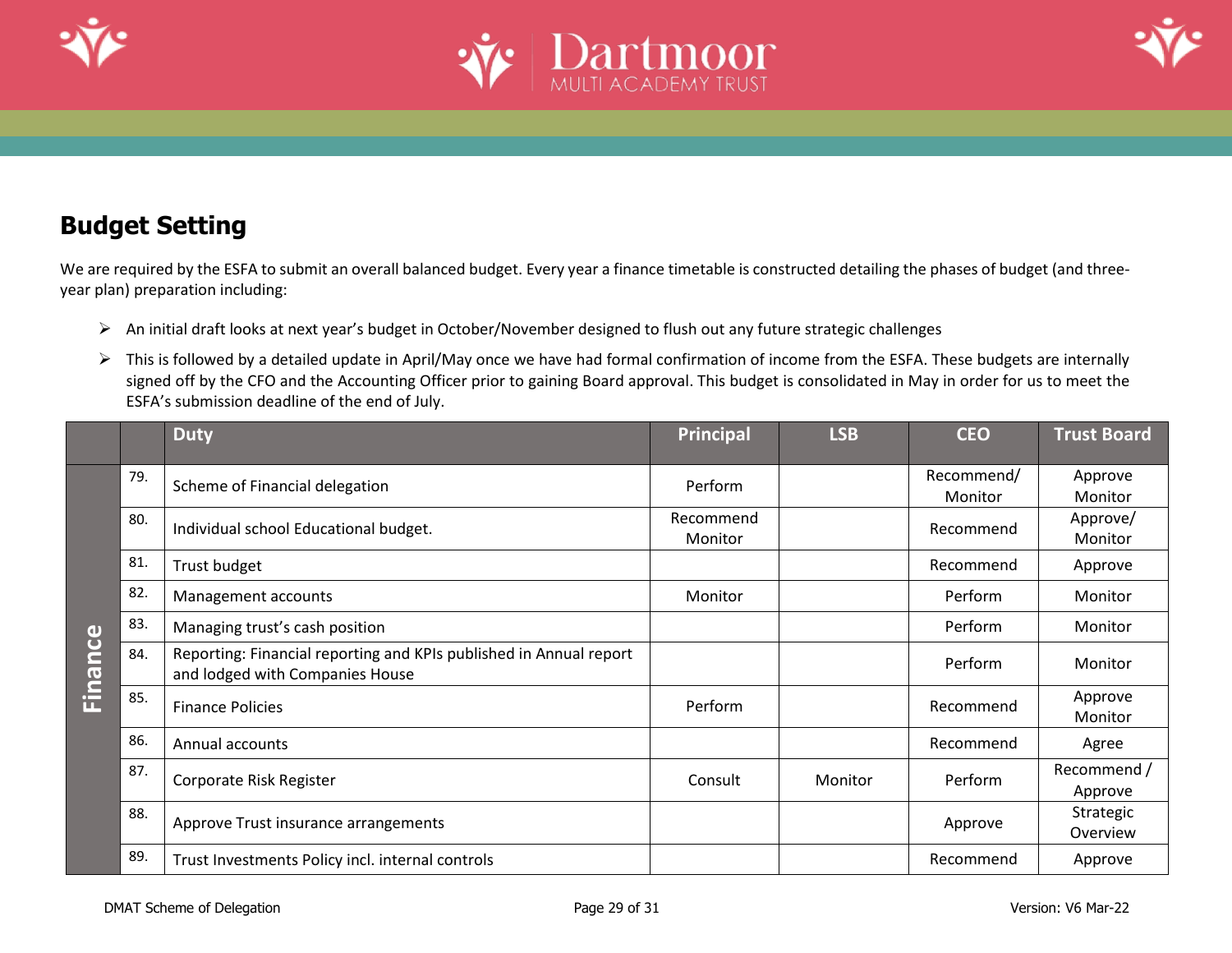





|                                           |      | <b>Duty</b>                                                                    | <b>Principal</b>                       | <b>LSB</b> | <b>CEO</b>                                        | <b>Trust Board</b>                                             |
|-------------------------------------------|------|--------------------------------------------------------------------------------|----------------------------------------|------------|---------------------------------------------------|----------------------------------------------------------------|
| erformance<br>$\tilde{\mathbf{p}}$<br>and | 90.  | Determine CEO and CFOO pay level, appraisal and pay<br>award                   |                                        |            |                                                   | Recommend<br>Approve                                           |
|                                           | 91.  | Determine Principals salary scales                                             |                                        |            | Recommend                                         | Approve                                                        |
|                                           | 92.  | Determine Principals appraisals and pay awards                                 |                                        |            | Approve                                           | Scrutiny                                                       |
|                                           | 93.  | School staffing structure within the agreed budget                             | Approve                                |            | Consult                                           | Strategic<br>Oversight                                         |
|                                           | 94.  | Trust wide Statutory HR Policies                                               | Perform                                |            | Recommend                                         | Approve                                                        |
|                                           | 95.  | Delivery Appraisal/ Performance Management Policy and<br>pay reviews for staff | Perform                                |            | Recommend<br>Monitor<br>*Perform (Trust<br>staff) | Monitor                                                        |
|                                           | 96.  | Set Terms and Conditions of Employment and Staff<br>Handbook                   |                                        |            | Recommend                                         | Approve                                                        |
|                                           | 97.  | Dismiss CEO and CFOO                                                           |                                        |            |                                                   | Approve                                                        |
| $\mathbf{r}$<br>Δ.                        | 98.  | Dismiss Principal / Cross Trust Staff                                          |                                        |            | Approve (CEO)                                     | Monitor                                                        |
|                                           | 99.  | Consider requests for Early retirement, sabbatical or<br>Flexible working      | Perform <sup>7</sup> (School<br>Staff) |            | Perform<br>(Principal)                            | Perform (CEO)                                                  |
|                                           | 100. | Review discipline and grievance policy                                         | Consult                                |            | Recommend                                         | Approve                                                        |
|                                           | 101. | Comply with Trust Whistleblowing Policy                                        | Perform                                |            | Perform                                           | Approve                                                        |
|                                           | 102. | Hear Grievance, Disciplinary, Redundancy, Capability cases                     | Perform                                |            | Perform                                           | Perform (only in<br>respect of an appeal panel if<br>required) |

<span id="page-29-0"></span>DMAT Scheme of Delegation and the Contract of Page 30 of 31 Version: V6 Mar-22 Version: V6 Mar-22 <sup>7</sup> Consult CEO (where there is a potential risk to the school)